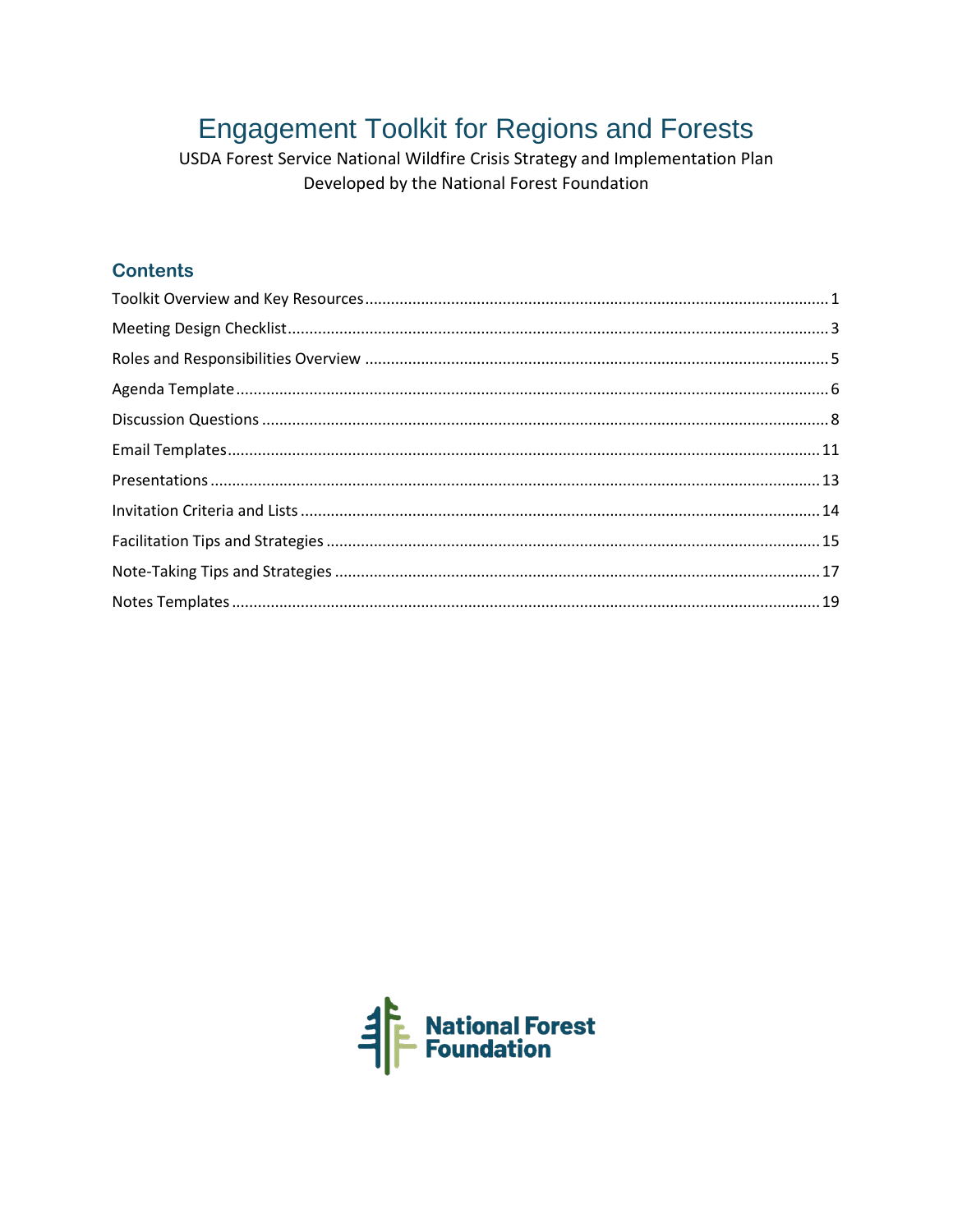## Toolkit Overview and Key Resources

In response to th[e wildfire crisis](https://www.fs.usda.gov/managing-land/wildfire-crisis) in the United States, the USDA Forest Service is developing a comprehensive [10-Year Strategic Implementation Plan](https://www.fs.usda.gov/sites/default/files/Wildfire-Crisis-Implementation-Plan.pdf) (Implementation Plan) with employees and partners to support the management and restoration of millions of acres of land toward improved forest health and watershed function and the protection of human infrastructure.

This toolkit will help Forest Service units and other interested parties (e.g., Tribal Nations, State Foresters, local governments) engage with their public and employees to collectively identify key needs and opportunities related to the Implementation Plan. The toolkit contains agenda templates and other resources to design, plan, and host successful meetings. The Washington Office will use meeting notes from these engagements to further refine the Implementation Plan; the meeting notes should be submitted to Rachel Neuenfeldt [\(rachel.neuenfeldt@usda.gov\)](mailto:rachel.neuenfeldt@usda.gov), Engagement Specialist with the Wildfire Risk Reduction Infrastructure Team.

Meetings hosted by local units can complement the National and Regional Roundtables and help the Forest Service engage more voices, experiences, and perspectives in this process. Even more importantly, locally managed and smaller-scaled conversations can build and strengthen the relationships necessary for success in confronting the wildfire crisis. The more people we can consistently engage in this effort, the better.

### **Steps to Hosting an Engagement**

- 1. Determine purpose and timing of your engagement and establish a small management team, with clear roles and responsibilities.
- 2. Use the agenda template to clarify your meeting goals and topical focus, determine time requirements, and identify who to invite. Also refer to the resources for engaging underserved communities.
- 3. Use the letter and email templates to send meeting and calendar invitations.
- 4. Before the meeting, assign staff to key support roles: facilitator, presenter(s), note-taker(s), technical support, and any other needed roles.
- 5. For larger meetings, consider holding a dry run to make sure everyone understands their roles and the flow of the meeting.
- 6. Use the meeting notes template for note-taking. After the meeting, **please submit notes to Rachel Neuenfeldt [\(rachel.neuenfeldt@usda.gov\)](mailto:rachel.neuenfeldt@usda.gov)**.
- 7. Send participants a follow-up email recapping meeting outcomes, thanking them for their time and participation, and sharing next steps.

### **Suggested Participants**

- Employees
- Tribal Nations, local and state governments, and other federal agencies
- Depending on the topical focus of your engagement: partners and stakeholders representing fire protection, local industry and workforce, conservation/environmental interests, science partners from universities and research stations, implementation partners, underserved community members and partners, or others.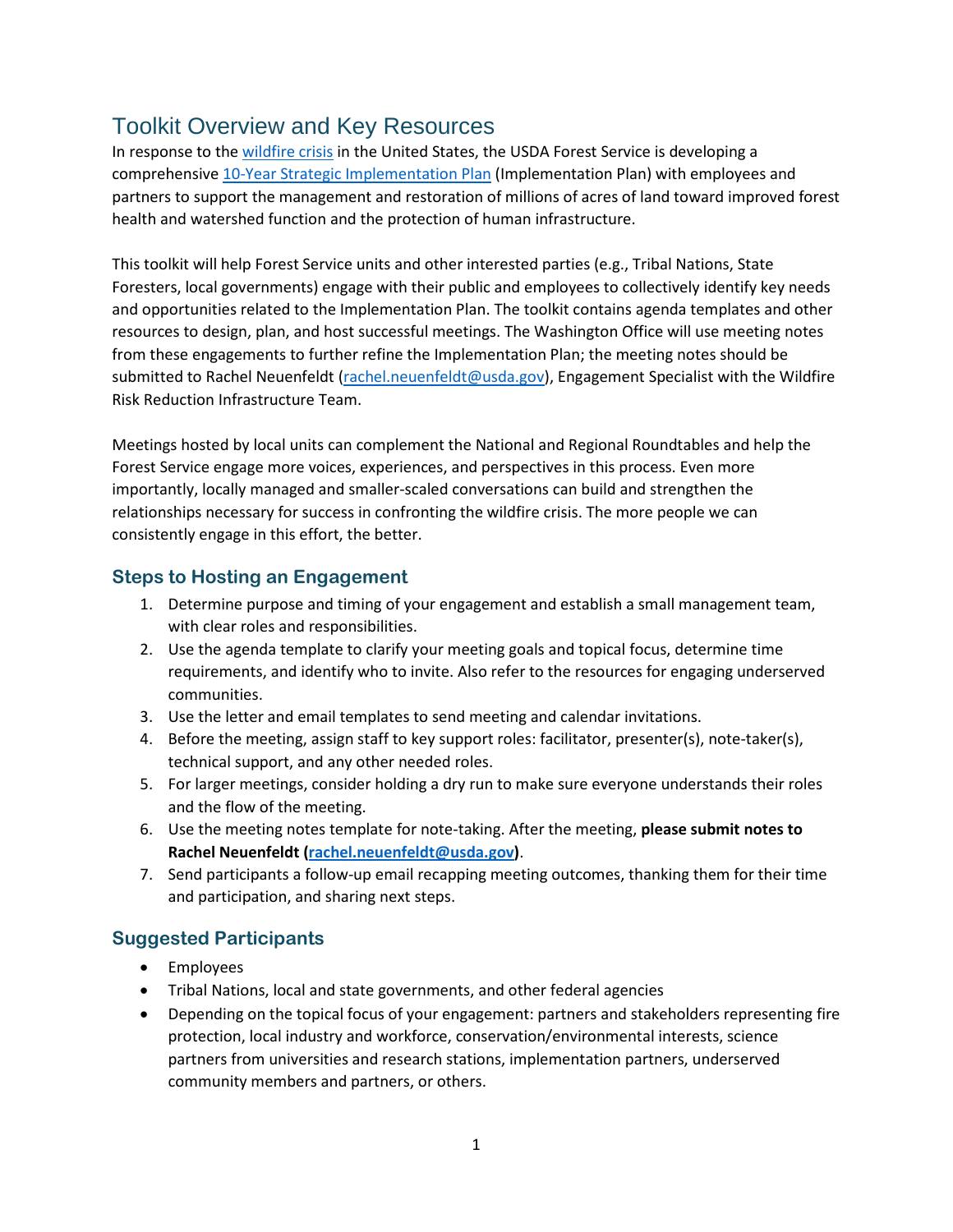### **Web Resources on the 10-Year Strategy and Plan**

- 10-year strategy: Confronting the Wildfire Crisis: A New Strategy for Protecting Communities [and Improving Resilience in America's Forests](https://www.fs.usda.gov/sites/default/files/Confronting-Wildfire-Crisis.pdf)
- [Implementation plan](https://www.fs.usda.gov/sites/default/files/Wildfire-Crisis-Implementation-Plan.pdf)
- [Confronting the Wildfire Crisis \(](https://www.fs.usda.gov/managing-land/wildfire-crisis)USDA Forest Service website)
- [Wildfire Crisis Strategy Roundtables](https://www.nationalforests.org/collaboration-resources/wildfire-crisis-strategy-roundtables) (National Forest Foundation website)
	- o Includes links to National and Regional Roundtable videos, slides, and agendas

#### **Public Engagement Resources**

• [Public Participation Guide](https://www.epa.gov/international-cooperation/public-participation-guide) from the Environmental Protection Agency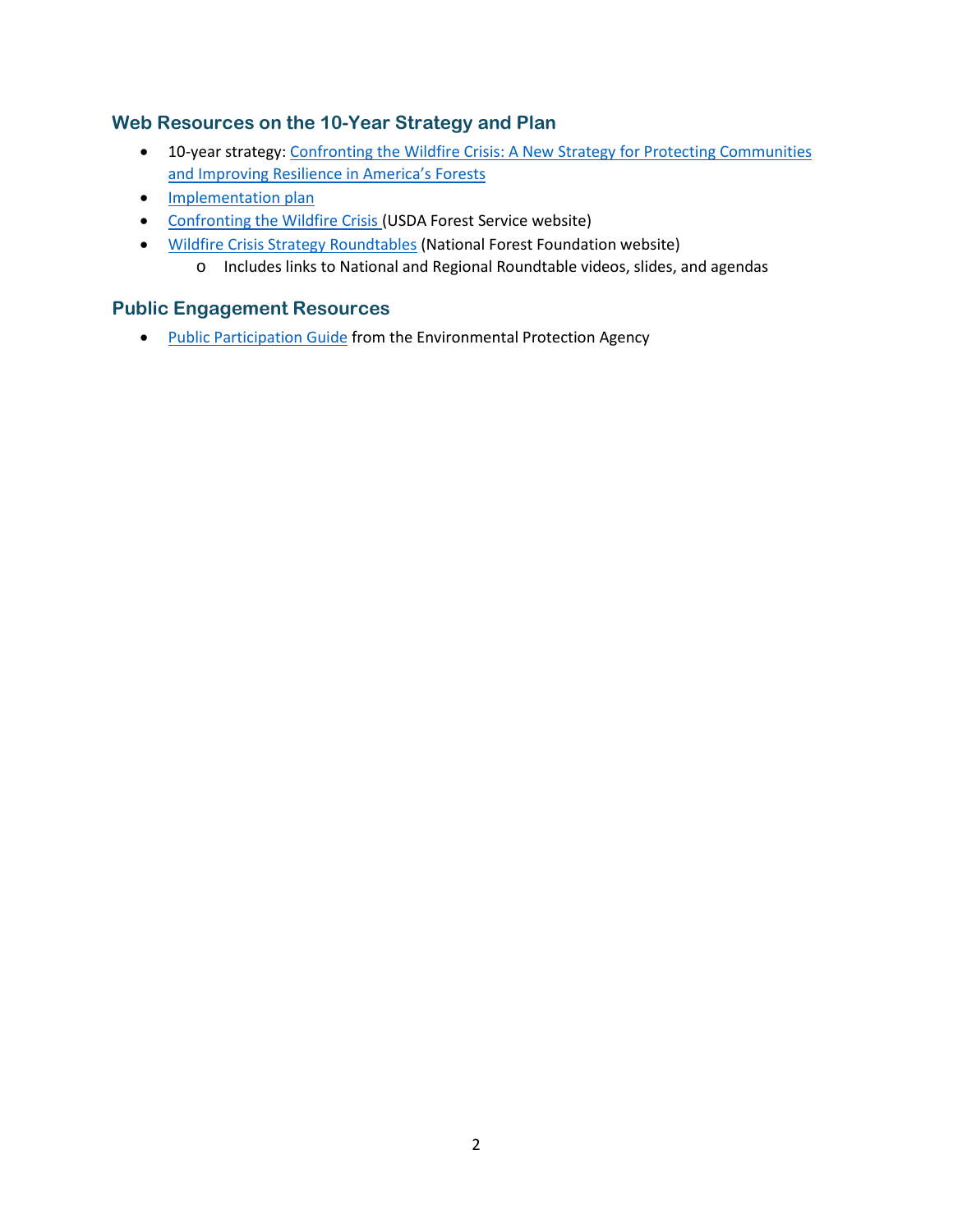# Meeting Design Checklist

| <b>Task</b> |                                                                                                                                                                                                                                                                                      | <b>Toolkit Resource</b>                                                                                                                  | <b>Person Responsible</b> | <b>Due Date</b>        | <b>Status</b> |
|-------------|--------------------------------------------------------------------------------------------------------------------------------------------------------------------------------------------------------------------------------------------------------------------------------------|------------------------------------------------------------------------------------------------------------------------------------------|---------------------------|------------------------|---------------|
| 1.          | Identify a meeting planning committee<br>and hold a planning meeting. Plan to hold<br>2-3 planning meetings before your event.                                                                                                                                                       | Roles and Responsibilities<br>overview                                                                                                   |                           | 4 weeks before meeting |               |
| 2.          | Clarify meeting goals and refine schedule.<br>Identify presenters.                                                                                                                                                                                                                   | Agenda template; Roles<br>and Responsibilities<br>overview                                                                               |                           | 4 weeks before meeting |               |
|             | 3. Determine date, time, and location or<br>virtual                                                                                                                                                                                                                                  |                                                                                                                                          |                           | 4 weeks before meeting |               |
| 4.          | Send a calendar hold for all presenters                                                                                                                                                                                                                                              |                                                                                                                                          |                           | 4 weeks before meeting |               |
| 5.          | Develop an invitation list                                                                                                                                                                                                                                                           | <b>Equity Toolkit; Public</b><br><b>Participation Toolkit</b>                                                                            |                           | 3 weeks before meeting |               |
| 6.          | Prepare and send meeting invitations and<br>calendar invitations. It is best if<br>invitations come from leadership.<br>Consider including agenda and discussion<br>questions as attachments. Note: you can<br>turn off the ability to forward invitations<br>in Outlook, if needed. | Email template                                                                                                                           |                           | 3 weeks before meeting |               |
| 7.          | Identify meeting roles: facilitator, note-<br>taker, technical support, etc. If the<br>meeting is in person, make a list of any<br>meeting supplies you will need.                                                                                                                   | <b>Roles and Responsibilities</b><br>overview<br>Facilitation Tips and<br><b>Strategies</b><br>Note-Taking Tips and<br><b>Strategies</b> |                           | 2 weeks before meeting |               |
| 8.          | Schedule and hold a dry run. Review<br>meeting roles and the flow of the<br>meeting at each step.                                                                                                                                                                                    |                                                                                                                                          |                           | 1 week before meeting  |               |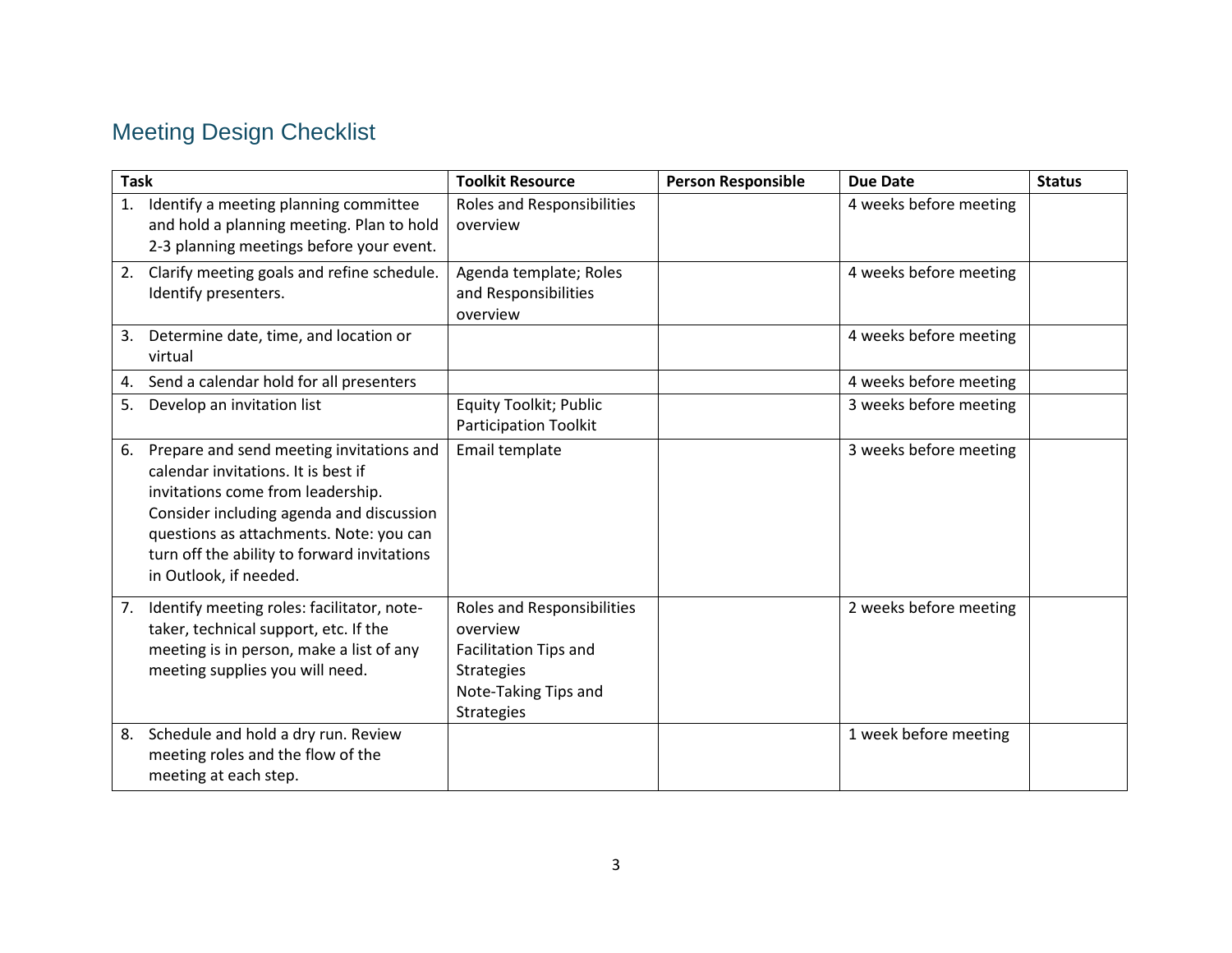| Provide note-taking materials to note-<br>9.<br>takers.                                                                                                                                                                                                                                                                                                                                                                                                                | Meeting notes templates<br>Note-Taking Tips and<br><b>Strategies</b> |                                | 3 days before meeting          |
|------------------------------------------------------------------------------------------------------------------------------------------------------------------------------------------------------------------------------------------------------------------------------------------------------------------------------------------------------------------------------------------------------------------------------------------------------------------------|----------------------------------------------------------------------|--------------------------------|--------------------------------|
| 10. Host meeting. Whether virtual or in<br>person, it is a good idea to arrive 60<br>minutes early to make sure the room is<br>set up and everything is ready. If virtual,<br>use this time to confirm meeting settings<br>and make sure presenters know how to<br>share their screen. If in person, use this<br>time to arrange seating and set up<br>supplies such as flipcharts, handouts, and<br>technology (laptop, projector, screen,<br>extension cords, etc.). |                                                                      |                                | The day of the meeting         |
| 11. Review and finalize meeting notes.<br>Submit using the links.                                                                                                                                                                                                                                                                                                                                                                                                      | Meeting notes templates                                              | Note-taker with<br>facilitator | Within 3 days after<br>meeting |
| 12. Send a thank you / follow-up email.                                                                                                                                                                                                                                                                                                                                                                                                                                | Email template                                                       |                                | Within 3 days after<br>meeting |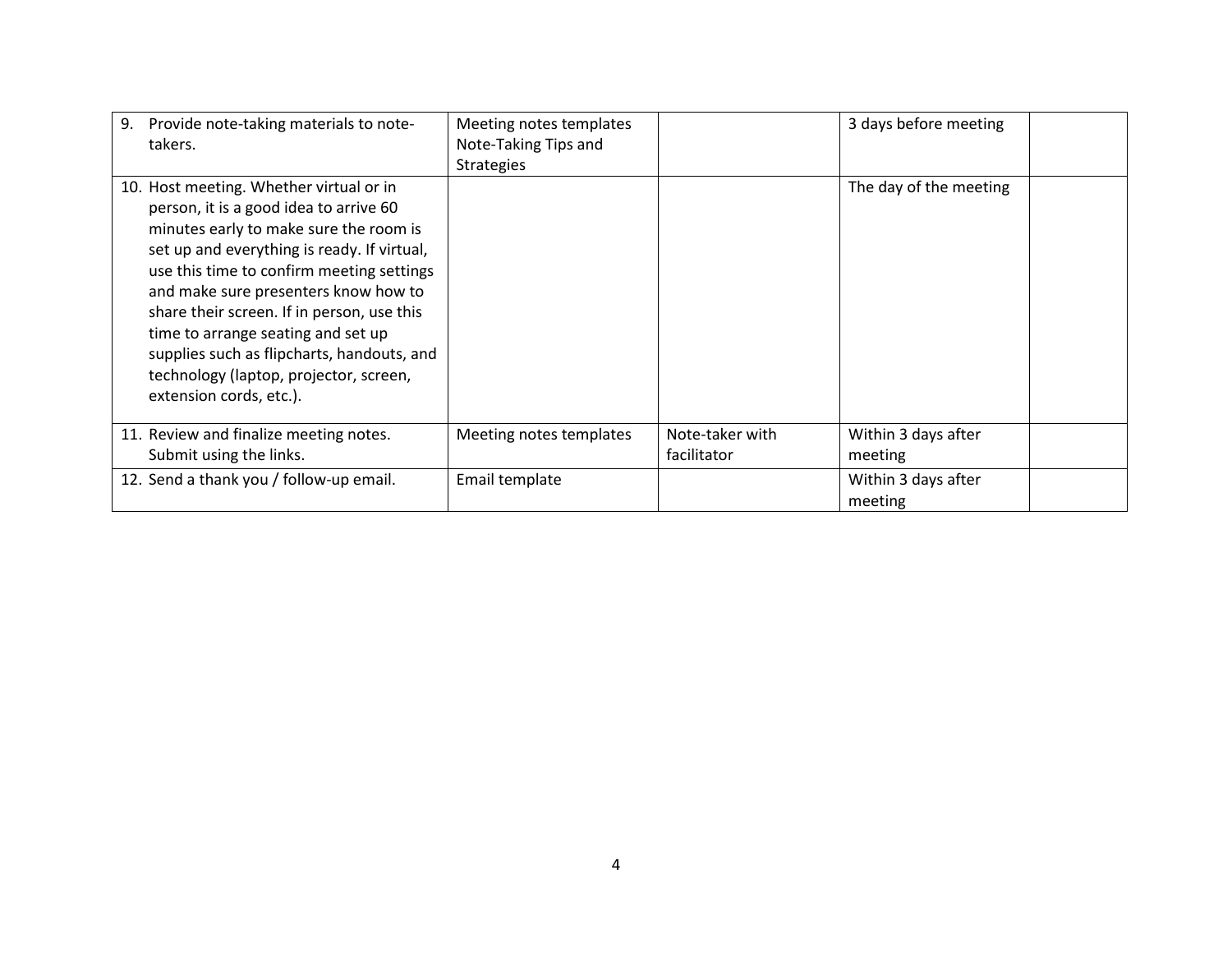## Roles and Responsibilities Overview

### **Leadership**

Leadership could include, for example, District Ranger, Forest Supervisor, or similar. During meeting planning, leadership should help clarify meeting goals and ensure the agenda, invitees, and speakers support those goals. It is recommended that leadership send the meeting invitations. Key leadership roles during the meeting include providing opening remarks to set the context, participating in the discussion, and weighing in on key themes and next steps before the meeting is adjourned. Following the meeting, leadership or the facilitator should send a thank you email and/or meeting summary with next steps.

### **Tribal Liaisons/Coordinators**

If there will be Tribal participation in the meeting, it is critical to engage your Tribal Liaison early and in all stages of the process. For example, the Tribal Liaison should weigh in on how to invite Tribal Nations and communities and how to structure the agenda for Tribal participation.

### **Partnership Coordinators**

Partnership Coordinators should be included in meeting planning to help identify key partners to invite. Partnership Coordinators can also provide input on the agenda and participate in the meeting.

### **Facilitator**

This may be a professional facilitator or other person with meeting facilitation skills. Prior to the meeting, the facilitator should lead or participate in agenda development and meeting preparation and logistics. The facilitator will typically lead the following tasks during the meeting: opening the meeting, reviewing the agenda and goals, managing the meeting flow and transitions, introducing speakers, keeping time, providing instructions to participants, managing participation and queues, tracking and summarizing the discussion, and adjourning the meeting. Following the meeting, leadership or the facilitator should send a thank you email and/or meeting summary with next steps.

### **Note-Taker**

It is best if note-takers are not participants in the discussion so that they can focus their attention on accurate and complete note-taking. After the meeting, the note-taker should clean up the notes and work with the facilitator to ensure the meeting notes provide an accurate summary of the discussion.

### **Technical Support**

For virtual meetings, identify a point person to manage the virtual platform, including tasks such as assigning breakout groups, admitting people to the meeting, screen sharing, and helping participants troubleshoot technical difficulties. For a large or complex meeting, consider assigning multiple technical support staff and conducting a dry run prior to meeting day to clarify responsibilities. If the meeting is in person, identify a point person who knows how to set up and run the audio-visual system (projectors, screens, microphones, etc.) and any virtual or tele-conferencing equipment.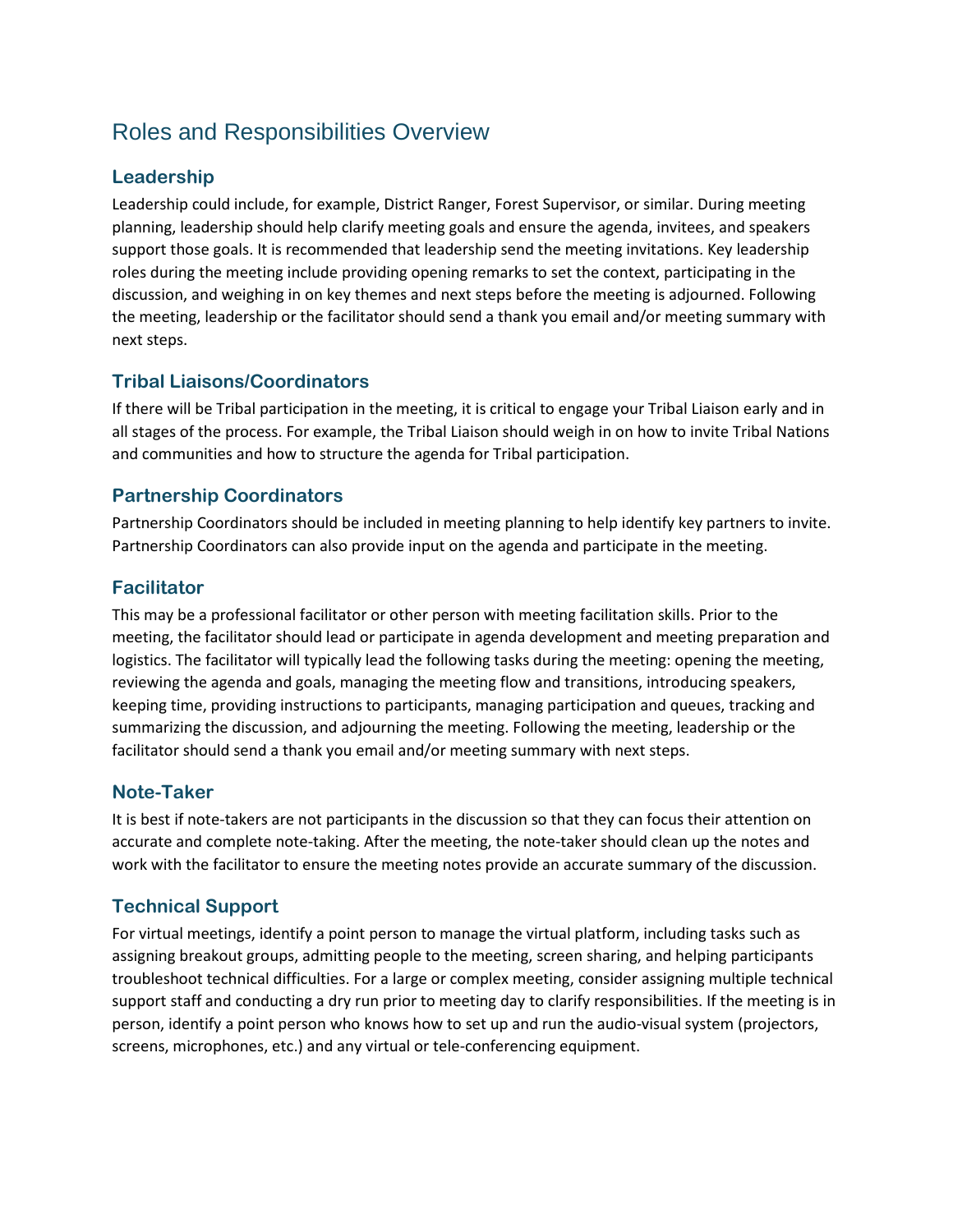## Agenda Template [INSERT MEETING TITLE]

USDA Forest Service National Wildfire Crisis Strategy and Implementation Plan

#### [MEETING DAY AND TIME]

[MEETING LOGISTICS: LOCATION OR VIRTUAL MEETING LINK]

### **Meeting Goals**

Wildfires in the United States have been growing in size, duration, and destruction over the past 20 years, reaching crisis proportions in the West. This national emergency calls for decisive actions to protect people and communities and improve forest health and resilience. In response, the USDA Forest Service is developing a comprehensiv[e 10-Year Strategic Implementation Plan](https://www.fs.usda.gov/sites/default/files/Wildfire-Crisis-Implementation-Plan.pdf) with employees and partners to support the management and restoration of millions of acres of land toward improved forest health and watershed function and the protection of human infrastructure.

The goals of this meeting are to [SELECT FROM OR ADD TO THE FOLLOWING]

- Share information, goals, and timelines for the plan.
- Engage employees and partners of the [FOREST SERVICE UNIT] in dialogue to identify key needs and opportunities of the plan.
- Collect input from diverse perspectives to inform the following key areas of the plan: Science Supporting Wildfire Risk Reduction; Cross-Boundary Partnerships; Workforce Capacity; Markets and Industry; Outcome-Based Prioritization and Metrics of Progress. [YOUR MEETING MAY FOCUS ON ONE OR MORE OF THESE TOPICS. ADJUST LIST ACCORDINGLY]

| <b>Time</b>   | <b>Topic</b>                                                       | <b>Presenter</b>   |
|---------------|--------------------------------------------------------------------|--------------------|
| 15            | Welcome, Introductions,                                            | Meeting            |
| minutes       | Review Meeting Goals and Agenda                                    | Facilitator and/or |
|               | What we will do with the input we hear today                       | Leadership         |
| 15            | Context-Setting: Presentation or other remarks                     | Leadership         |
| minutes       |                                                                    |                    |
| 30-45         | Discussion of 2-3 topics (depending on time and constituency       | Facilitated        |
| minutes       | invited). Discussion questions provided. Topics may include:       | discussion         |
| per topic     | 1. Science Supporting Wildfire Risk Reduction                      |                    |
|               | 2. Cross-Boundary Partnerships                                     |                    |
|               | <b>Workforce Capacity</b><br>3.                                    |                    |
|               | 4. Markets and Industry                                            |                    |
|               | 5. Outcome-based Prioritization and Metrics of Progress            |                    |
| <b>BREAKS</b> | Insert 15 minute or longer breaks as needed between topical        |                    |
|               | discussions. Include at least 15 minutes of break time for every 2 |                    |
|               | hours of meeting time.                                             |                    |
| 15-30         | Recap key themes and next steps                                    | Leadership         |
| minutes       | Wrap up and adjourn                                                |                    |

### **Agenda**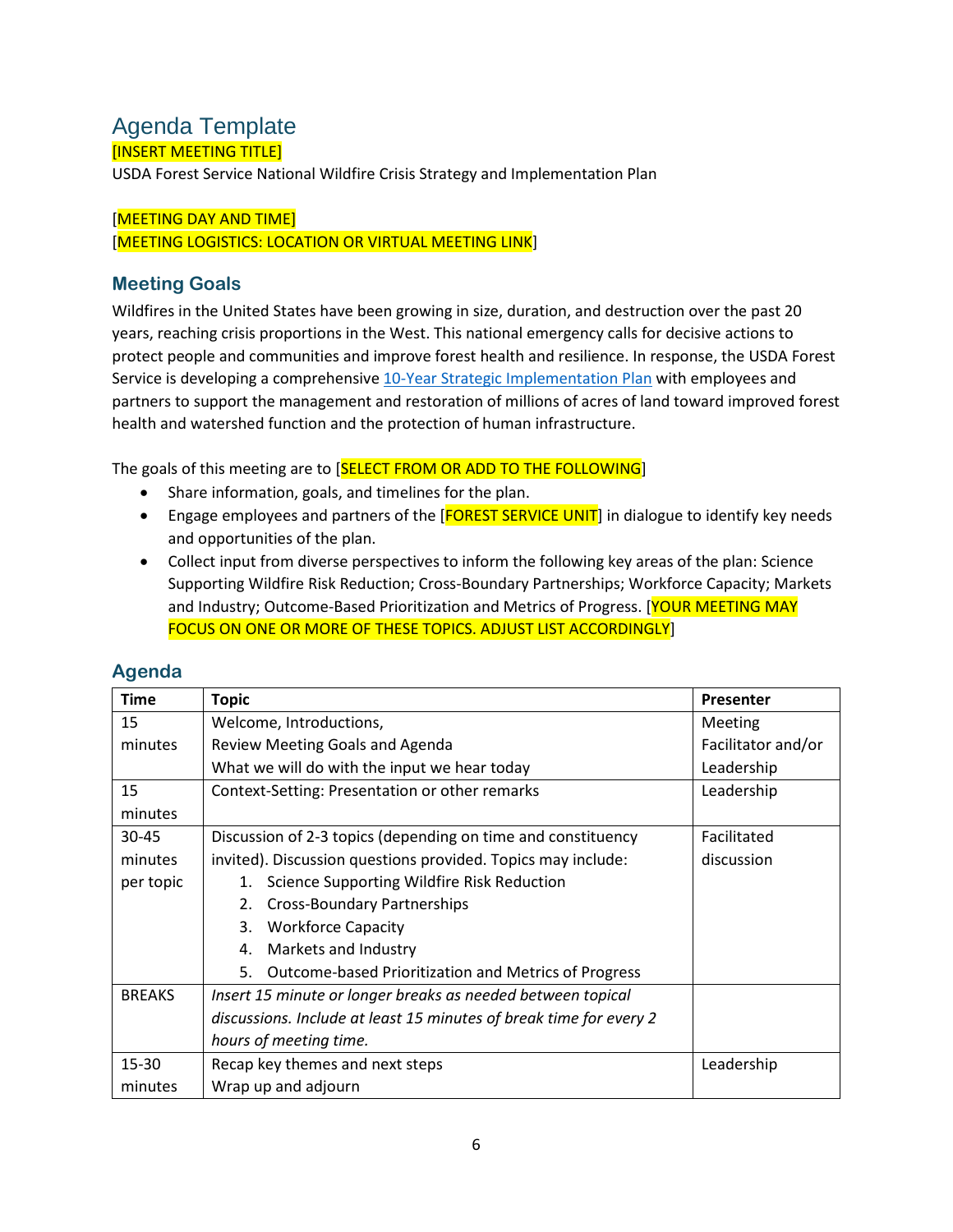### **Meeting Materials and Resources**

- 10-year strategy[: Confronting the Wildfire Crisis: A New Strategy for Protecting Communities](https://www.fs.usda.gov/sites/default/files/Confronting-Wildfire-Crisis.pdf)  [and Improving Resilience in America's Forests](https://www.fs.usda.gov/sites/default/files/Confronting-Wildfire-Crisis.pdf)
- [Implementation plan](https://www.fs.usda.gov/sites/default/files/Wildfire-Crisis-Implementation-Plan.pdf)
- [Confronting the Wildfire Crisis \(](https://www.fs.usda.gov/managing-land/wildfire-crisis)USDA Forest Service website)
- [Wildfire Crisis Strategy Roundtables](https://www.nationalforests.org/collaboration-resources/wildfire-crisis-strategy-roundtables) (National Forest Foundation website). Includes links to kickoff videos and other materials for National and Regional Roundtables.

### **Meeting Agreements**

- 1. Be curious all perspectives and points of view have value.
- 2. Listen closely use conversation courtesy and avoid interrupting.
- 3. Honor time please be concise with your remarks and make space for others' voices.
- 4. Electronics courtesy please use mute when not speaking. Turn cell phones to silent.
- 5. Be comfortable take personal breaks as needed.
- 6. Humor is welcome but should never be at someone else's expense.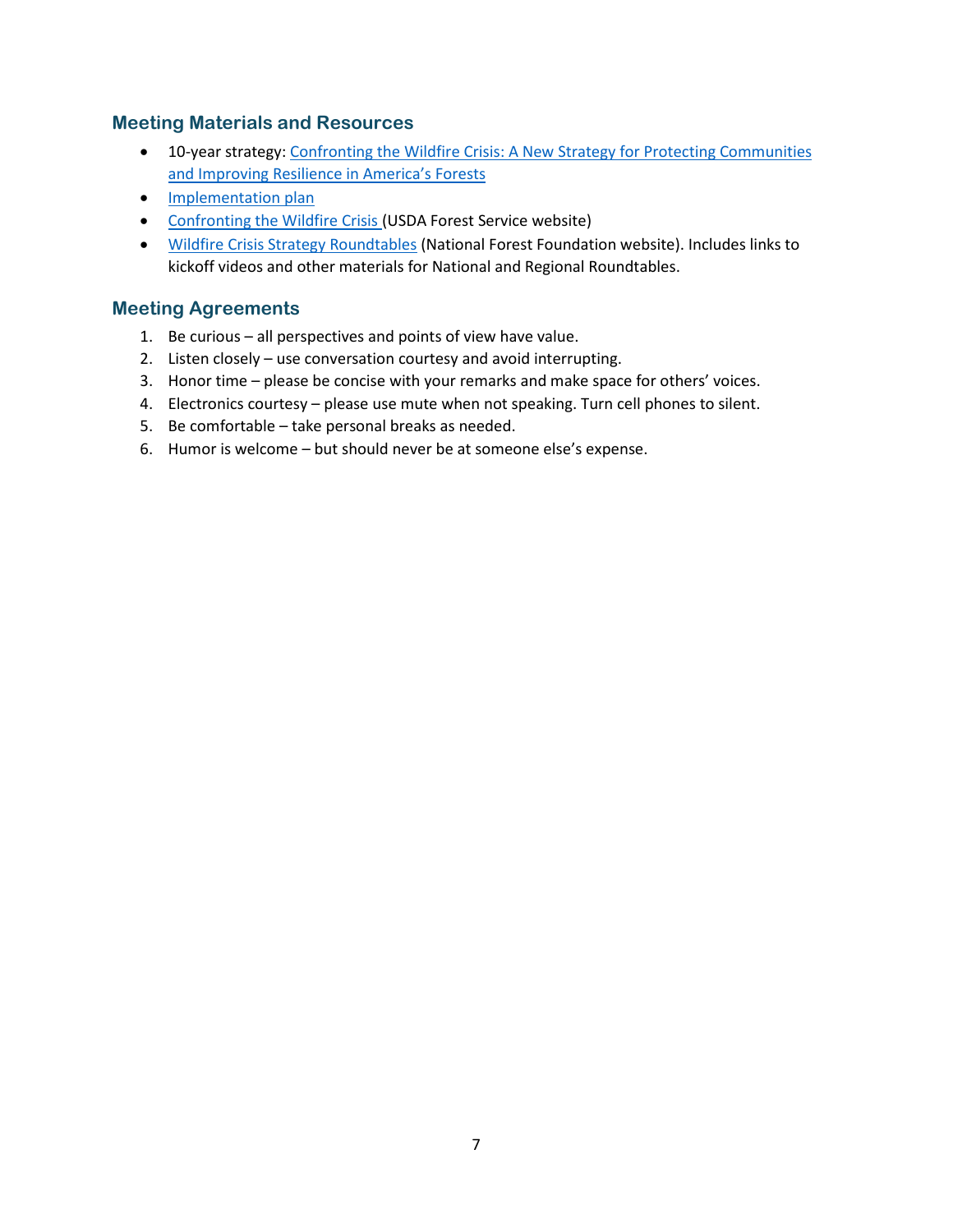## Discussion Questions

## **Science Supporting Wildfire Risk Reduction**

Topics may cover best available science, application of Traditional Ecological Knowledge, use and sharing of data, and challenges and successes of technology.

### ALL ROUNDTABLES

- 1. Is science being used effectively to inform fuels and fire risk reduction? Why or why not? What do you see as current gaps and information needs in the science on fuels and fire risk reduction (for instance, local fire history maps to inform treatments, smoke emissions and prescribed fire, best practices related to streams and fuels work, wildlife mitigations, etc.)?
- 2. Have you seen successful examples of projects that have incorporated Indigenous and/or Traditional Ecological Knowledge? What made them successful? How might we build on those successes?
- 3. From your experience, what have you observed about information sharing across communities, agencies, disciplines, and scales (local, regional, national)? What does success look like?

### EMPLOYEE ROUNDTABLE (if there is time):

4. How do staff stay abreast of the best available science? What would make it easier for you to engage in and stay abreast of new science? What types of science products do you rely on for this work (e.g., journal articles, General Technical Reports (GTRs), briefs, webinars, other)?

### **Cross-Boundary Partnerships**

Will explore the work of coalitions, levels of support, partnerships.

- 1. What are examples of successful cross-boundary partnership tools and approaches that we should build on? Where are the gaps?
- 2. In your experience, what are the barriers (financial, technical, capacity) to engaging underserved communities in cross-boundary planning or management implementation? What resources are needed to increase engagement and inclusion of these communities?
- 3. In many states, the Forest Service is working closely with Tribal, state, and local governments and partners to move forward on Shared Stewardship. How can the 10-year plan build on the foundation of Shared Stewardship or other regional/national efforts to advance forest resilience at larger scales?
- 4. What process or policy barriers to cross-boundary partnerships have you encountered that could impede progress in addressing forest resiliency and wildfire risk?
- 5. If you were in charge, what would be the first action you would take regarding cross-boundary partnerships to most effectively address forest resiliency and fire risk?

## **Workforce Capacity**

Will explore what it means to build and sustain an inclusive workforce, ways to work together, and coordination (internal and external):

EMPLOYEE ROUNDTABLE: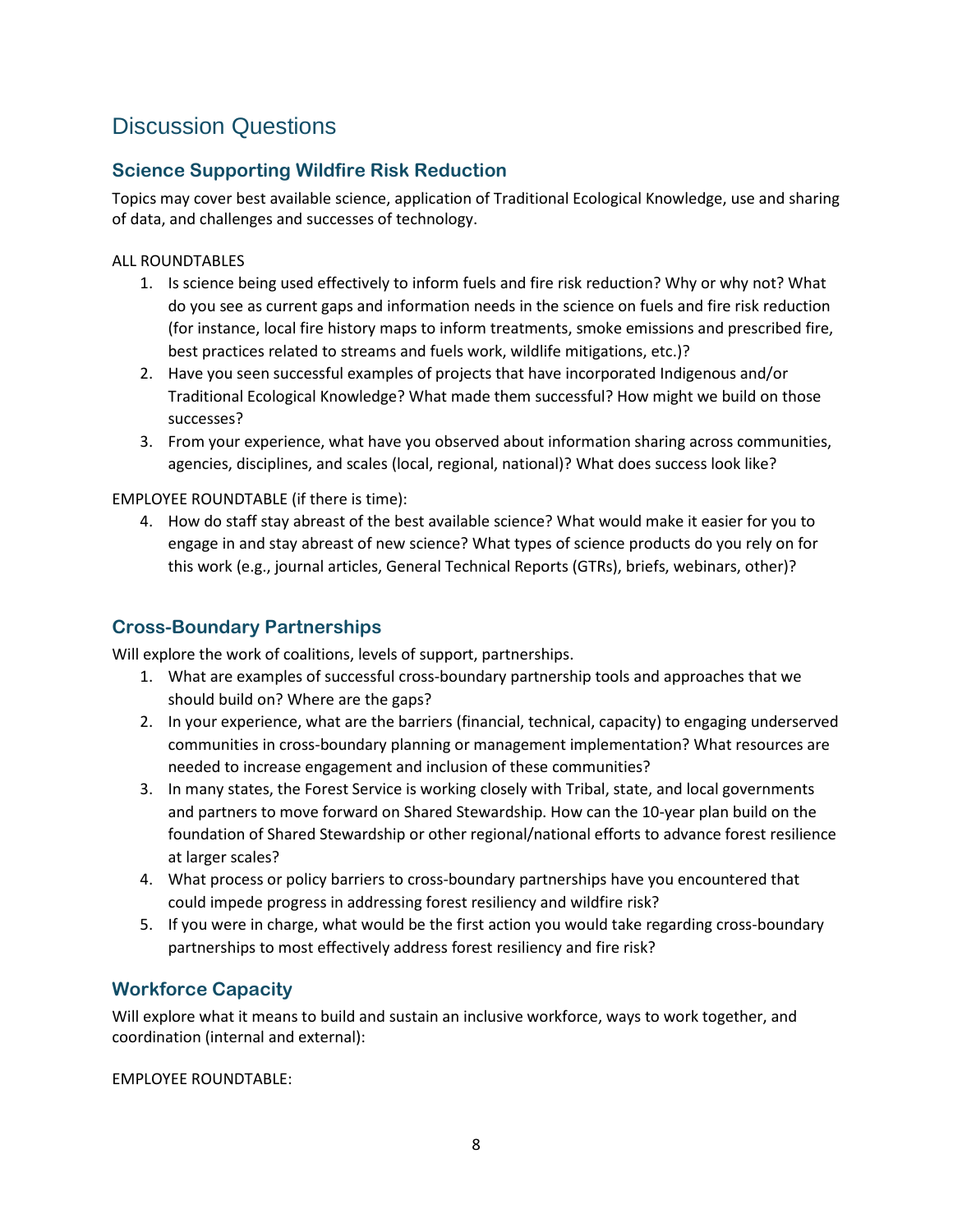- 1. What key workforce skills and knowledge are needed for fuels reduction work within the Forest Service? (If there is time/interest, can discuss what is needed from partners).
- 2. How might we ensure our workforce is well positioned to engage and support underserved and socially vulnerable communities (including tribal communities) as we implement the 10-Year Wildfire Crisis Strategy?
- 3. What are the major constraints around Forest Service workforce capacity (numbers, training, skills, support, interest)?
	- a. How is your Forest/Region/Unit working to overcome these constraints?
	- b. Are there existing training and workforce development programs we should leverage?
- 4. What tools can the agency use to help address these capacity constraints? (Examples may include use of the Enterprise model to bring in additional capacity as needed or using a surge capacity workforce model to expand the Forest Service workforce in response to the wildland fire crisis.)
- 5. What are the benefits and drawbacks to mobilizing the wildland fire suppression workforce to help address issues of capacity around fuels reduction work? Should we mobilize this workforce?

#### PARTNER ROUNDTABLE:

- 1. What are key workforce skills and knowledge that are needed for fuels reduction work within your industry/agency/organization? (If there is time/interest, can discuss what is needed from the agency.)
- 2. How might we ensure our workforce is well positioned to engage and support underserved and socially vulnerable communities (including Tribal communities) as we implement the 10-Year Wildfire Crisis Strategy?
- 3. Where does your industry/agency/organization fit in this discussion of capacity? What major constraints are you facing around workforce capacity (numbers, training, skills, support, interest)?
	- a. How is your industry/agency/organization working to overcome those constraints?
	- b. Are there existing training and workforce development programs you are leveraging?
- 4. How can the Forest Service help to address these capacity constraints? Where does the agency need to focus in order to be helpful in this fuels reduction work?

### **Markets and Industry**

Will explore current market capacity and room for innovation.

- 1. How robust are forest markets and processing infrastructure in your area? (Think traditional, small-diameter, non-traditional forest products, and wood innovation like biochar and nanotech.)
- 2. What are the challenges to healthy traditional and innovative forest products markets in your area? How can we overcome these challenges?
- 3. What opportunities are there to expand market potential and access to these markets in Tribal and underserved communities? What would be critical to making these efforts successful?
- 4. How might the Forest Service and partner agencies/industries/organizations work together to grow markets and market potential? Who needs to be a part of this conversation that may not traditionally have been involved?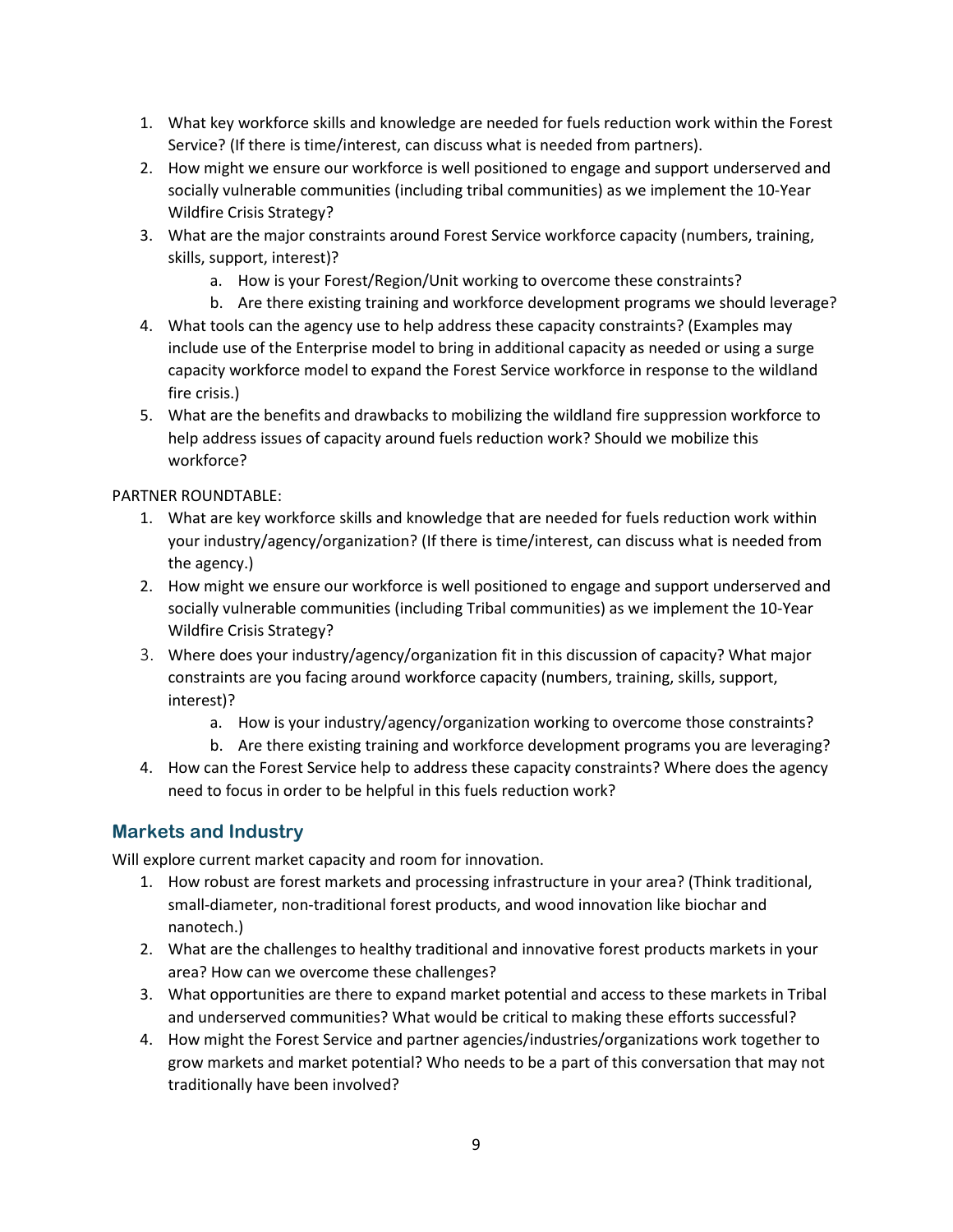### **Outcome-Based Prioritization and Metrics of Progress**

Will explore how we achieve landscape scale outcomes, tools, timing, and coordination.

- 1. What approaches are you using to prioritize treatments on your landscape? How are Tribes, local/state governments, and partners involved? What is working well, and what additional support do you need?
- 2. In your prioritization processes, how have the needs of underserved and socially vulnerable communities (including Tribal communities), and the impacts on these communities, been considered? How might we continue to consider and address these needs and impacts as we move forward?
- 3. What planning tools are you currently using or interested in using, and why (e.g., scenario planning, PODs analyses, community network mapping, or other approaches)?
	- a. Are you using advanced technology (e.g., remote sensing and LIDAR) to assess conditions? Are there technologies you would you like to use but lack access to?
- 4. In prioritization efforts, we are currently looking at how to incorporate risk to communities, water supplies, and water infrastructure. Will also identify critical ecological values, ecosystem services, economic values, cultural and historic significance, and areas of social importance.
	- a. What's missing? Other values or needs?
- 5. Are there examples of large-landscape metrics and monitoring systems that you think are successful? What makes them successful?

### **Watersheds and Headwaters Protection**

- 1. What are the opportunities with the new 10-year strategy to improve the public's water supply and resilience to wildfire risk? What are successes we can build on, and what are the key gaps that need to be addressed?
- 2. How can partners, including the Forest Service, work with water utilities, cities, and other downstream water users to improve resiliency? How can partners identify agency authorities and connect work across sectors; i.e., take a "systems approach" to this work (e.g., eliminate silos between wildlife, climate, water, fire, forestry, recreation, etc.)?
- 3. What are the key process or policy barriers that you have encountered that could impede efforts to protect headwaters from wildfire risk? What are your ideas/recommendations to overcome those barriers?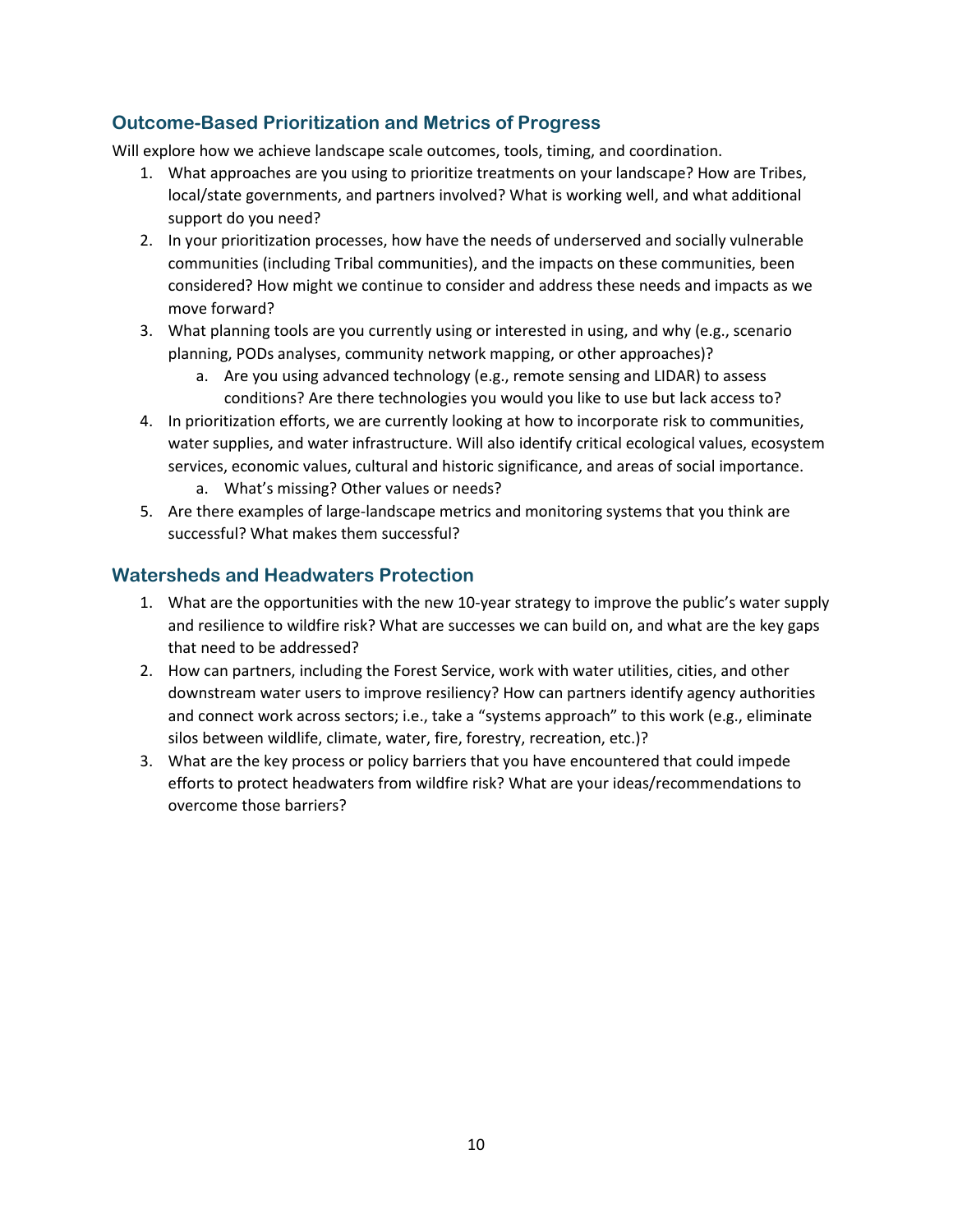# Email Templates

## **Invitation Email**

*Note: Tailor the following language to your audience (for example, employee, partner, or both). It is a good practice to use the same the language and attachments in the email and calendar invitation.* 

Dear Partner/Employee:

Wildfires in the United States have been growing in size, duration, and destruction over the past 20 years, reaching crisis proportions in the West. This national emergency calls for decisive actions to protect people and communities and improve forest health and resilience. In response, the USDA Forest Service is developing a comprehensiv[e 10-Year Strategic Implementation Plan](https://www.fs.usda.gov/sites/default/files/Wildfire-Crisis-Implementation-Plan.pdf) with employees and partners to support the management and restoration of millions of acres of land toward improved forest health and watershed function and the protection of human infrastructure.

While we have already held a regional roundtable (see the National Forest Foundation's Wildfire Crisis [Strategy Roundtables webpage](https://www.nationalforests.org/collaboration-resources/wildfire-crisis-strategy-roundtables) for more information), we would like to hold an additional discussion about this important topic.

You are invited to a meeting hosted by [INSERT HOST ORGANIZATION] to share your experiences and perspectives regarding forest resiliency and wildfire risk reduction. The outcomes of this meeting will be shared with the Forest Service's Wildfire Risk Reduction Infrastructure Team to inform the Implementation Plan.

Meeting Information [MEETING DAY AND TIME] [MEETING LOGISTICS: LOCATION, REGISTRATION LINK, OR VIRTUAL MEETING LINK]

The goals of this meeting are to

- Share information, goals, and timelines for the plan;
- Engage employees and partners of the [FOREST SERVICE UNIT] in dialogue to identify key needs and opportunities of the plan; and
- Collect input from diverse perspectives to inform the following key areas of the plan: Science Supporting Wildfire Risk Reduction; Cross-Boundary Partnerships; Workforce Capacity; Markets and Industry; Outcome-based Prioritization and metrics of progress. [YOUR MEETING MAY FOCUS ON ONE OR MORE OF THESE TOPICS. ADJUST LIST ACCORDINGLY]

We value your expertise and perspective, and we sincerely hope you will be able to attend this event. If you have any questions, please contact [NAME, EMAIL ADDRESS].

Sincerely, [NAME, SIGNATURE]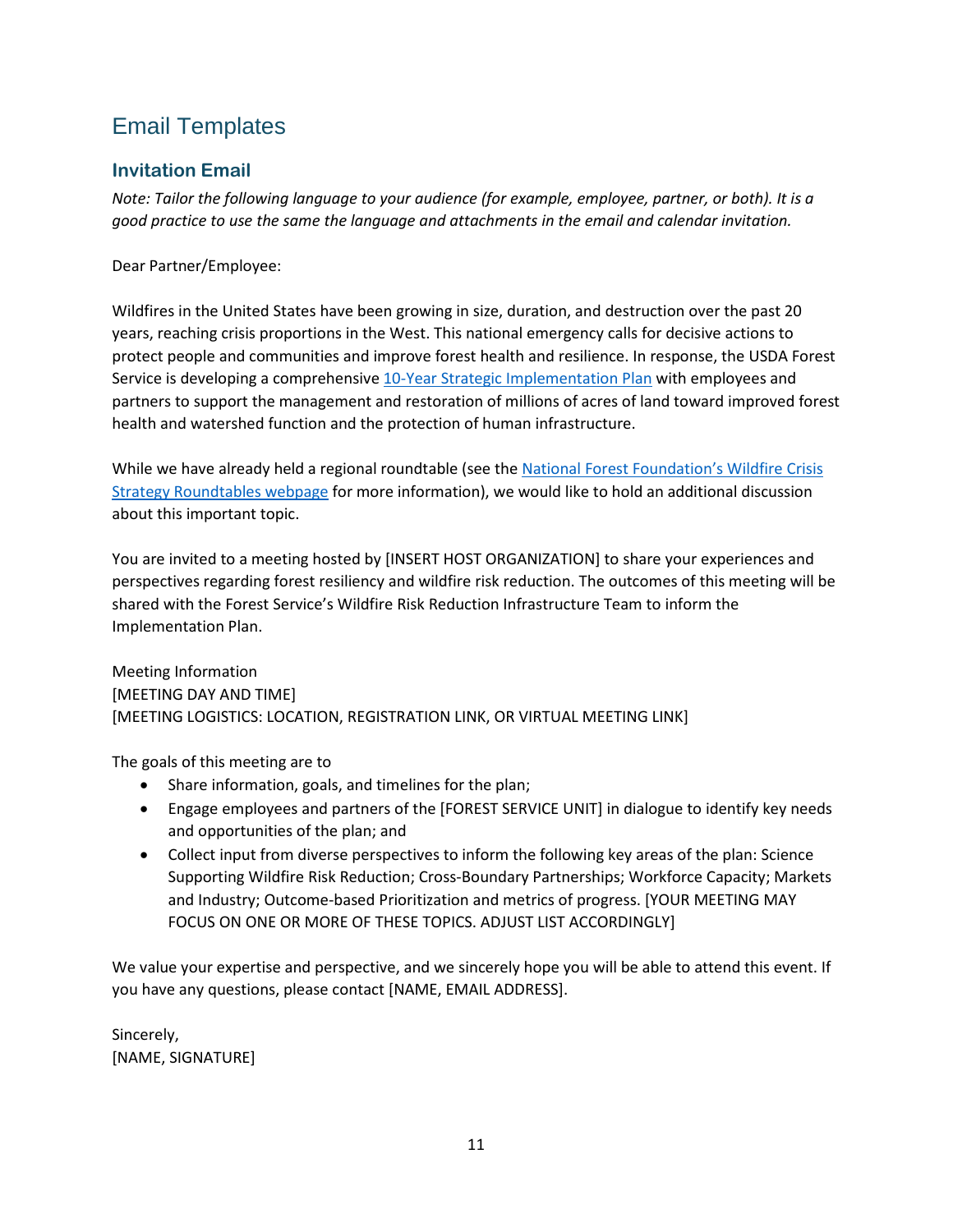### **Follow-up Email**

Dear Partner/Employee:

Thank you for attending our meeting and sharing your perspectives on the Forest Service's 10-Year [Strategic Implementation Plan.](https://www.fs.usda.gov/sites/default/files/Wildfire-Crisis-Implementation-Plan.pdf)

We will send the input we collected during the meeting to the Forest Service Wildfire Risk Reduction Infrastructure Team to inform the Implementation Plan.

[OPTIONAL: INCLUDE A MEETING SUMMARY, WHETHER HIGH-LEVEL OR MORE DETAILED. THIS IS A BEST PRACTICE AND HELPS PARTICIPANTS SEE THAT THEIR INPUT WAS HEARD AND RECORDED ACCURATELY.]

[INSERT ANY ACTION ITEMS FOR YOUR UNIT/PARTNERS IDENTIFIED DURING THE MEETING]

Sincerely, [NAME, SIGNATURE]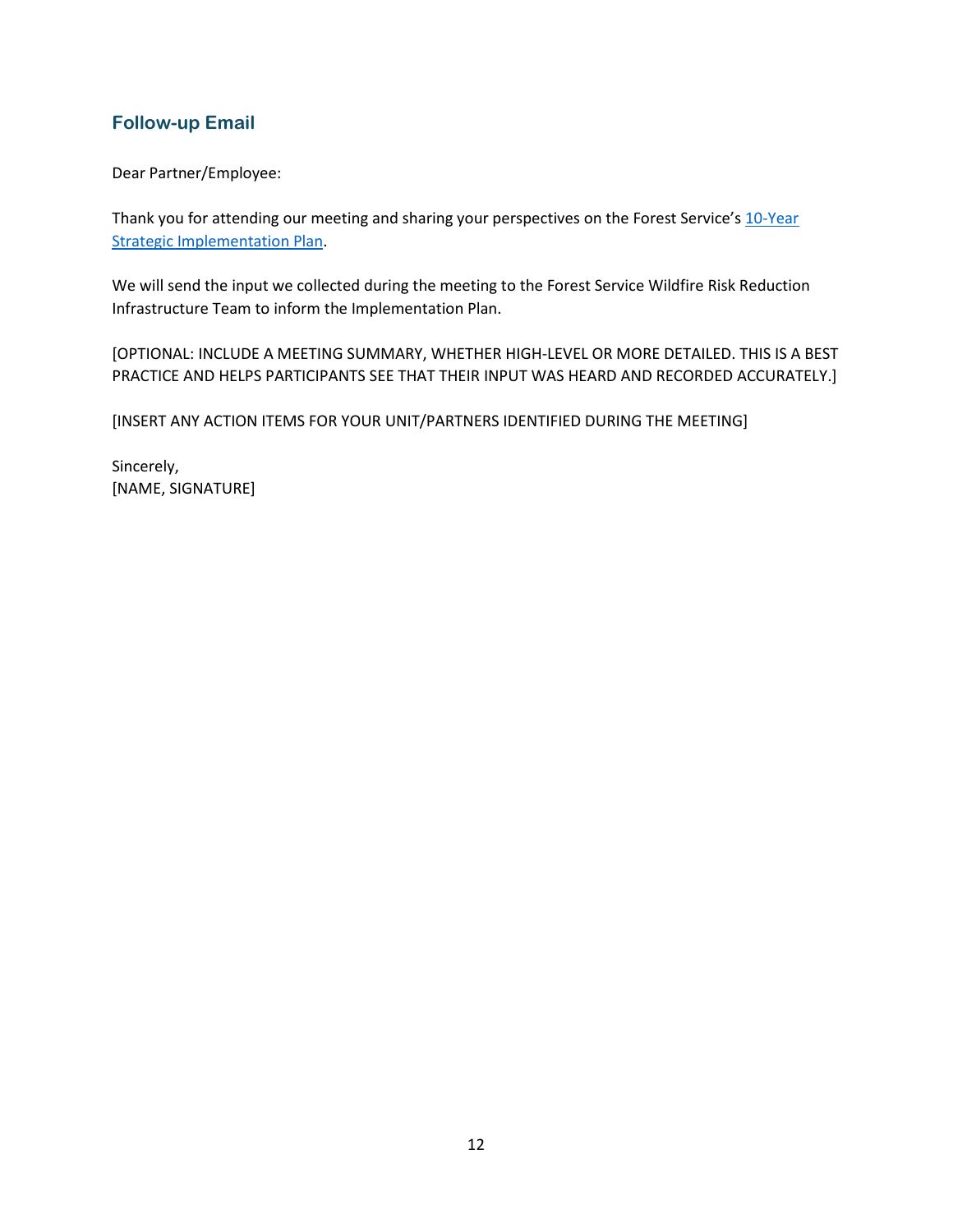# **Presentations**

Visit the National Forest Foundation's [Roundtable website](https://www.nationalforests.org/collaboration-resources/wildfire-crisis-strategy-roundtables) to download presentation slides from the National and Regional Roundtables.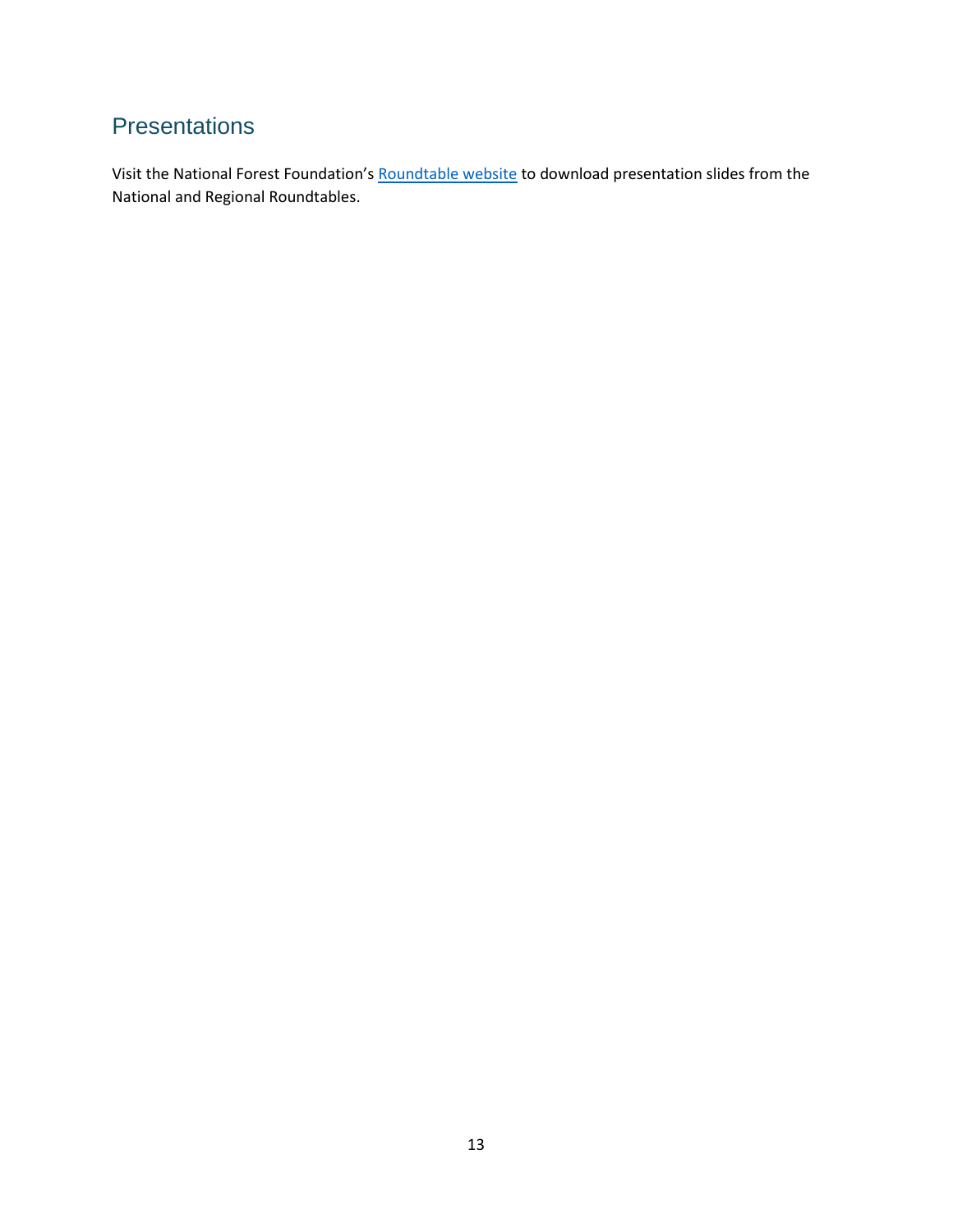## Invitation Criteria and Lists

### **Criteria for invitations**

Consider the following when compiling invitation lists:

Invited employees should adequately represent the full breadth of this work: line officers, specialists, grants & agreements, contracting, partnerships, scientists, tribal relations, human resources management, etc. Invited participants should be those who have experience in not only fuels and fire risk reduction efforts but large-scale efforts and growing capacity/scale.

Partner invites should mirror the scope/scale of employees but it is wise to ensure that the following are included, as appropriate to the specific context: Tribal Nations, local and state governments, other federal agencies, and partners and stakeholders representing fire protection, local industry and workforce, conservation/environmental interests, science partners from universities and research stations, implementation partners, underserved community members and partners, or others.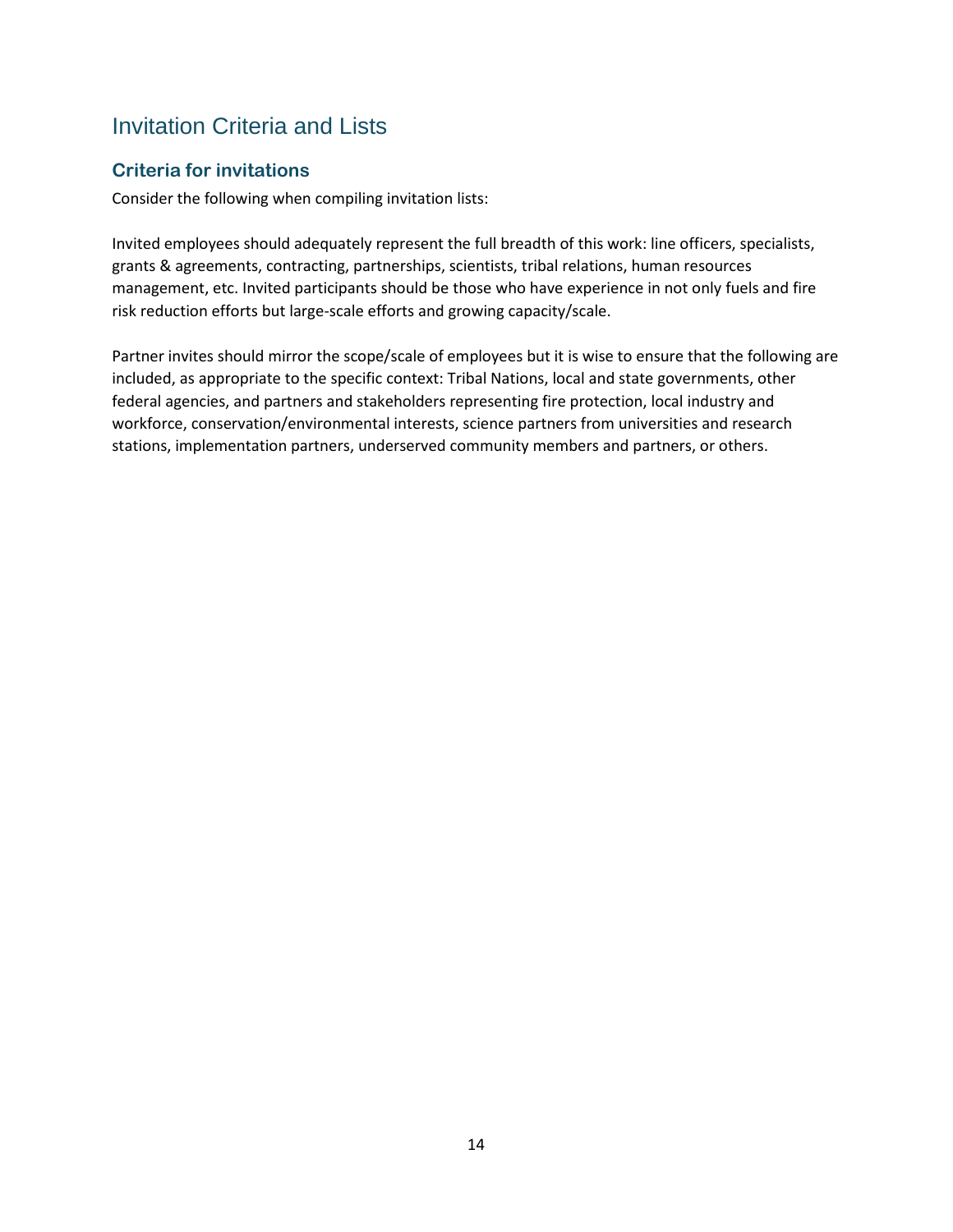# Facilitation Tips and Strategies

## **Key Points**

- The facilitator's role is to:
	- o Manage time.
	- o Work for broad participation.
	- o Assist and support the conversation. Use a light touch.
	- o Help everyone do their best thinking.
	- o Focus participants on recommendations.
	- o Track and summarize key themes and points.
	- o If using breakout groups, report out to the plenary session.
- The facilitator should remain neutral. Avoid acting as a subject matter expert or providing commentary on participants' ideas.
- If using the discussion questions provided in this toolkit, try to get through all the them, but don't force it. If an early question inspires an engaging conversation, it is fine to spend more time there. It can deflate the group to move on too quickly.

## **Introductions and Getting Started**

For small groups, you may start by asking everyone to briefly introduce themselves. Starting with a round robin is a great way to get people engaged from the start. Introduce yourself succinctly (name, organizational affiliation) and in doing so model how you would like others to introduce themselves.

For larger groups, live introductions may take too much time from the discussion. You can ask people to say their name and affiliation before they make a comment, and/or you can have people introduce themselves in the Chat.

If using the discussion questions provided in this toolkit, or other discussion questions, It is helpful for participants to see the questions on the screen, or on a handout if the meeting is in person. You can copy and paste the questions into the chat, or share on a slide, whatever you prefer.

## **Making Space for Everyone to Participate**

People have different styles and comfort levels for engaging in group discussions. Some tips for encouraging broad participation are:

- Ask people to turn on their cameras in a virtual setting.
- Encourage those who haven't spoken.
	- o "Anyone who hasn't shared yet: do you want to offer any thoughts?"
	- o "What do others think?"
	- o "What have others experienced?"
	- o You can also call on people directly, by name. "Linda, we haven't heard from you, I'm curious what you are thinking."
- Encourage participants to complete their thoughts.
	- o "Can you say more about that?"
	- o "Can you give an example?"
- Use paraphrasing to make sure you (and others) understand.
	- o "It sounds like you are saying….. Did I get that right?"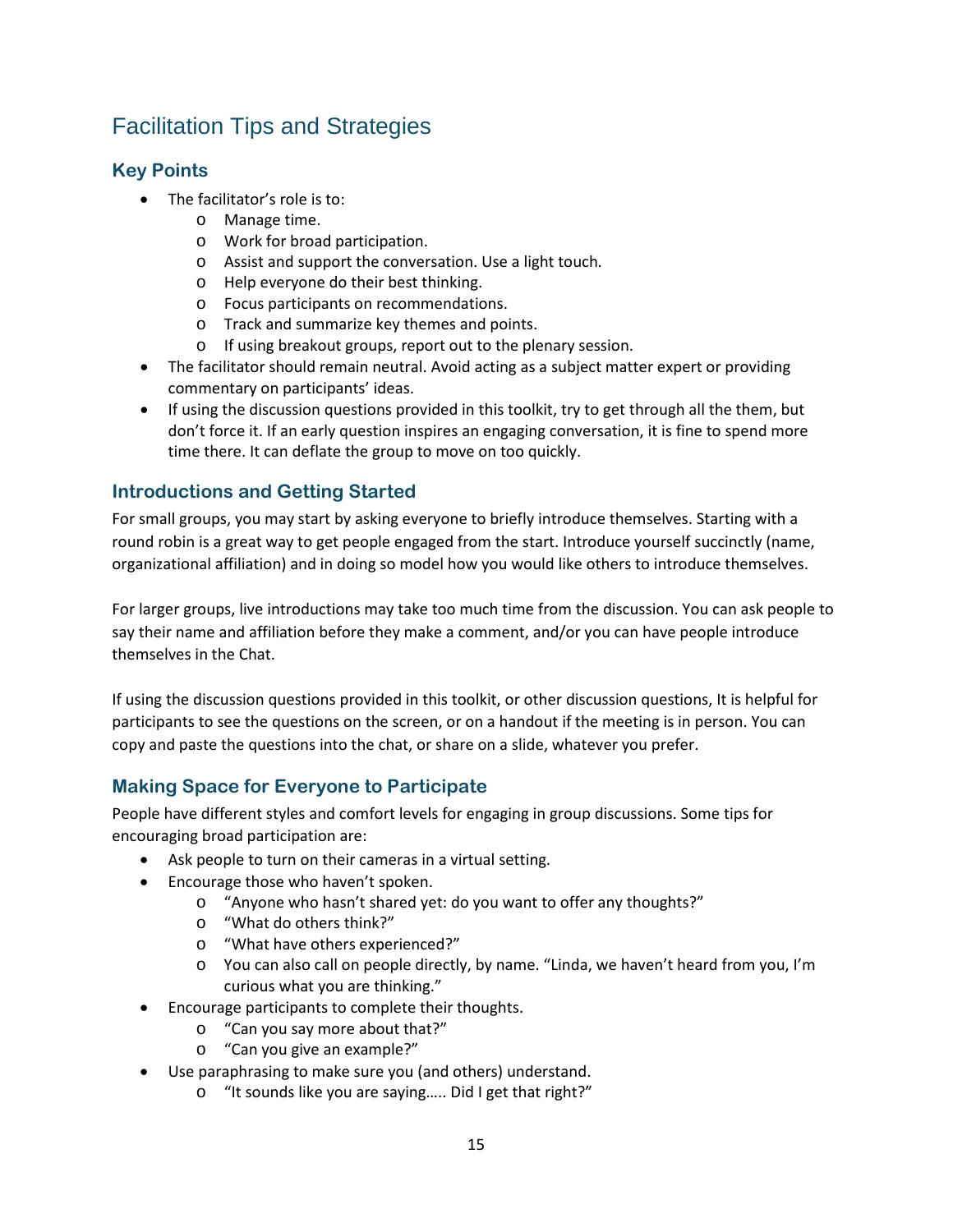- Be comfortable with silence. Pause for a few seconds before you speak again.
	- o You can also give people a minute or two to jot down their thoughts after you ask a question, before you start speaking or call on others.
- Avoid interruptions (by you and by other participants).
- Encourage people to use the chat, especially if you can track it and weave it into the conversation. The note-taker can also copy and paste comments from the chat into the meeting notes. But don't let it become a distraction.
- Keep track of the various lines of thought and make them visible by occasionally summarizing the key themes and points you have heard. This reminds people what has been covered and helps them feel heard.

### **Virtual or In Person Flipcharting**

Some facilitators may wish to take high-level notes on a flipcharts (if in person) or an electronic document shared on-screen. This can be a great tool for transparency and to help visual learners track the conversation. In a virtual setting, it can make it harder for participants to see each other, however.

### **Meeting Agreements**

The Meeting Agreements provided in the toolkit are a resource that can help you keep things on track. For example, if someone is dominating the discussion, you can gently remind them that one of our meeting agreements is to honor time and make space for everyone to speak.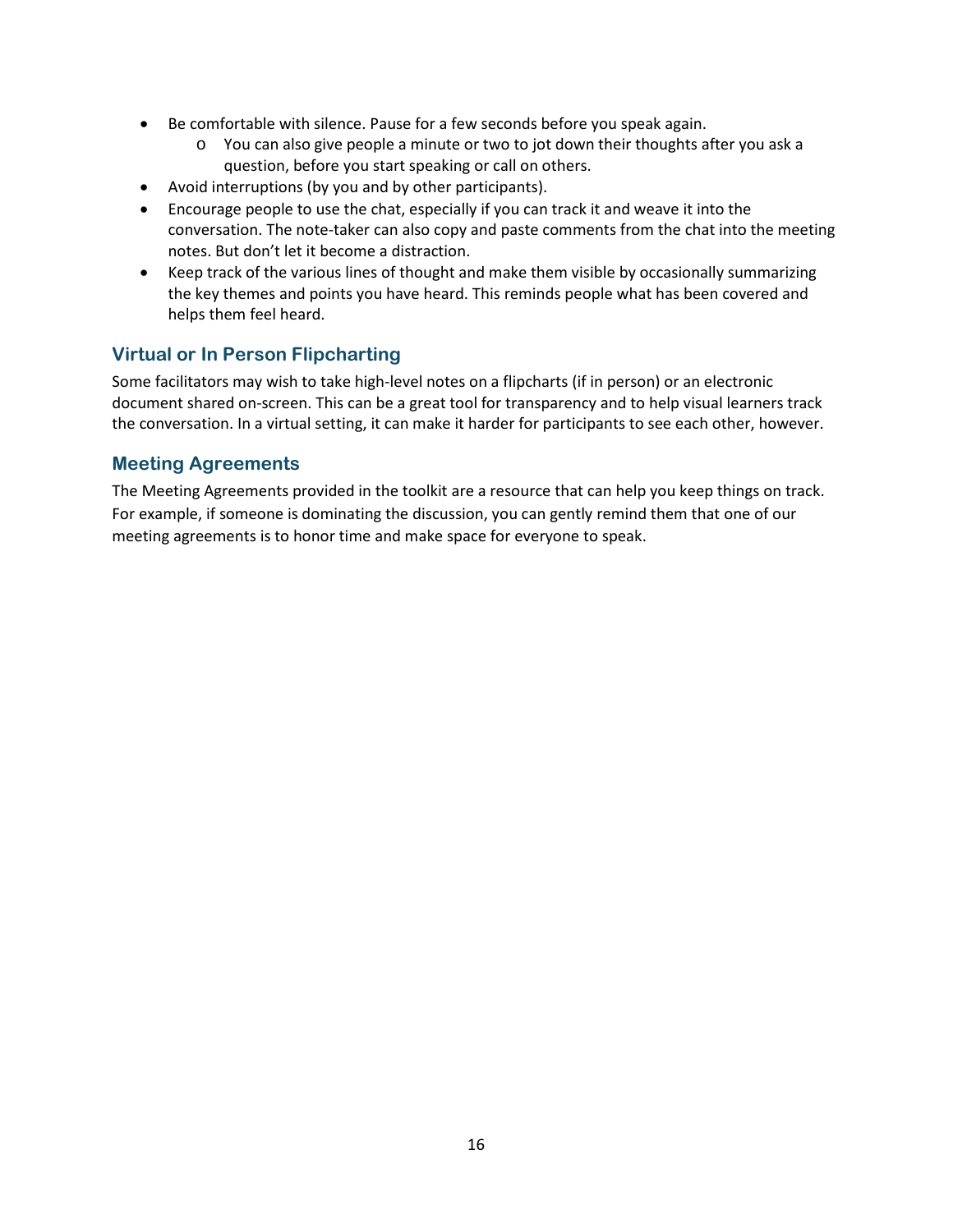## Note-Taking Tips and Strategies

## **Key Points and Logistics**

- After each meeting, please clean up your notes for spelling, clarity, and basic formatting.
- Please submit meeting notes to Rachel Neuenfeldt [\(rachel.neuenfeldt@usda.gov\)](mailto:rachel.neuenfeldt@usda.gov) within seven days of the meeting.
- The Forest Service Wildfire Risk Reduction & Infrastructure Team will use the notes to inform the Implementation Plan.
- It is a good practice to also send a your meeting participants a summary of the meeting. This can be high-level or more detailed.

### **What to Capture**

While you do not need to transcribe the meeting verbatim, it is better to take more detailed notes than you think will be needed for the meeting report. Try to capture the contribution of each speaker in enough detail to convey their perspective and particularly to convey their central point. At minimum you want to make sure that you are capturing the key issues and points. A good way to capture notes is using a bulleted list and starting a new bullet for each speaker/comment.

The key to good note-taking is listening. Pay attention not only to the key points called out by the facilitator, but also to what people are saying and what the core of their concern or comment is. Also track the main focus or thread of conversation.

As a note-taker, it can be difficult to differentiate a speaker's central point from other prefatory and contextual words. This also operates at the level of the group – people may go around and make many side comments, references, and tangents. If you are not sure what the central point or concern is, or if you lose track of the thread, just type what you hear; it often makes more sense later!

### **Attribution**

In general, you will not need to specify who made a specific comment. However there may be cases where it is appropriate, such as when someone offers a specific resource or if follow-up is needed.

### **Logistics and Staying Focused**

Before the meeting starts, open a new document for note-taking. Eliminate distractions by closing any windows that you do not need open during the meeting. It is very easy to get distracted by an incoming email or news alert, and before you know it you have completely missed the substance of several comments. Humans cannot take in more than one stream of information at a time. Also be cautious in attempting to clean up or synthesize comments in real time, as it is easy to lose track of the conversation while doing this. Instead, set aside time after the meeting to clean up your notes.

### **Cleaning Up and Summarizing Your Notes**

It is a best practice to clean up your notes for spelling and clarity immediately after the meeting or within 24 hours, when your memory of the conversation is still fresh. Before you begin cleaning, it is a good idea to save a copy of your raw notes to refer back to if needed.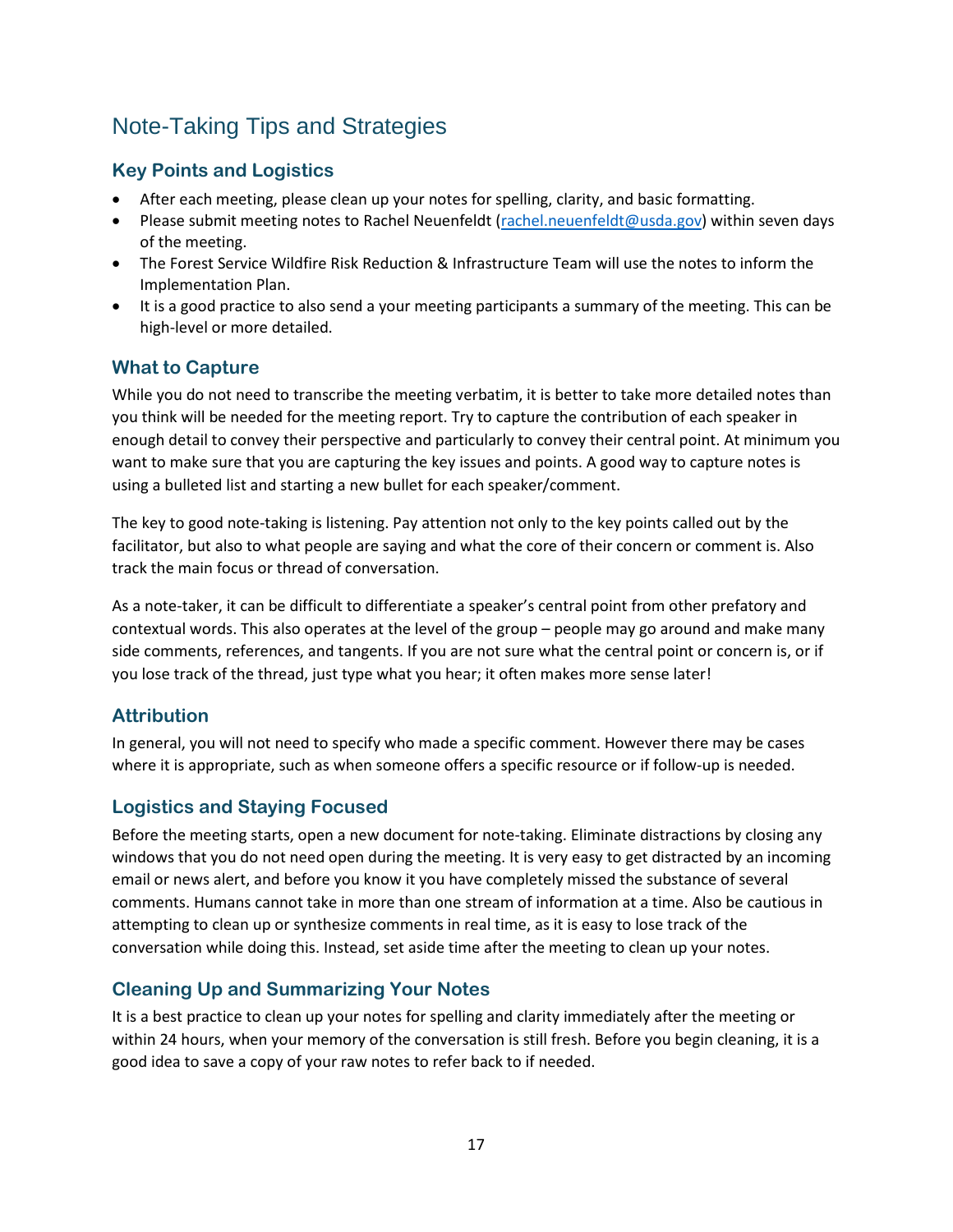During the meeting, many note takers save time by using abbreviations, acronyms, and initials for people's names. Your cleaned-up version should convert these types of shortcuts into full words. It is fine to use common acronyms if you write out the full words the first time it appears in your document.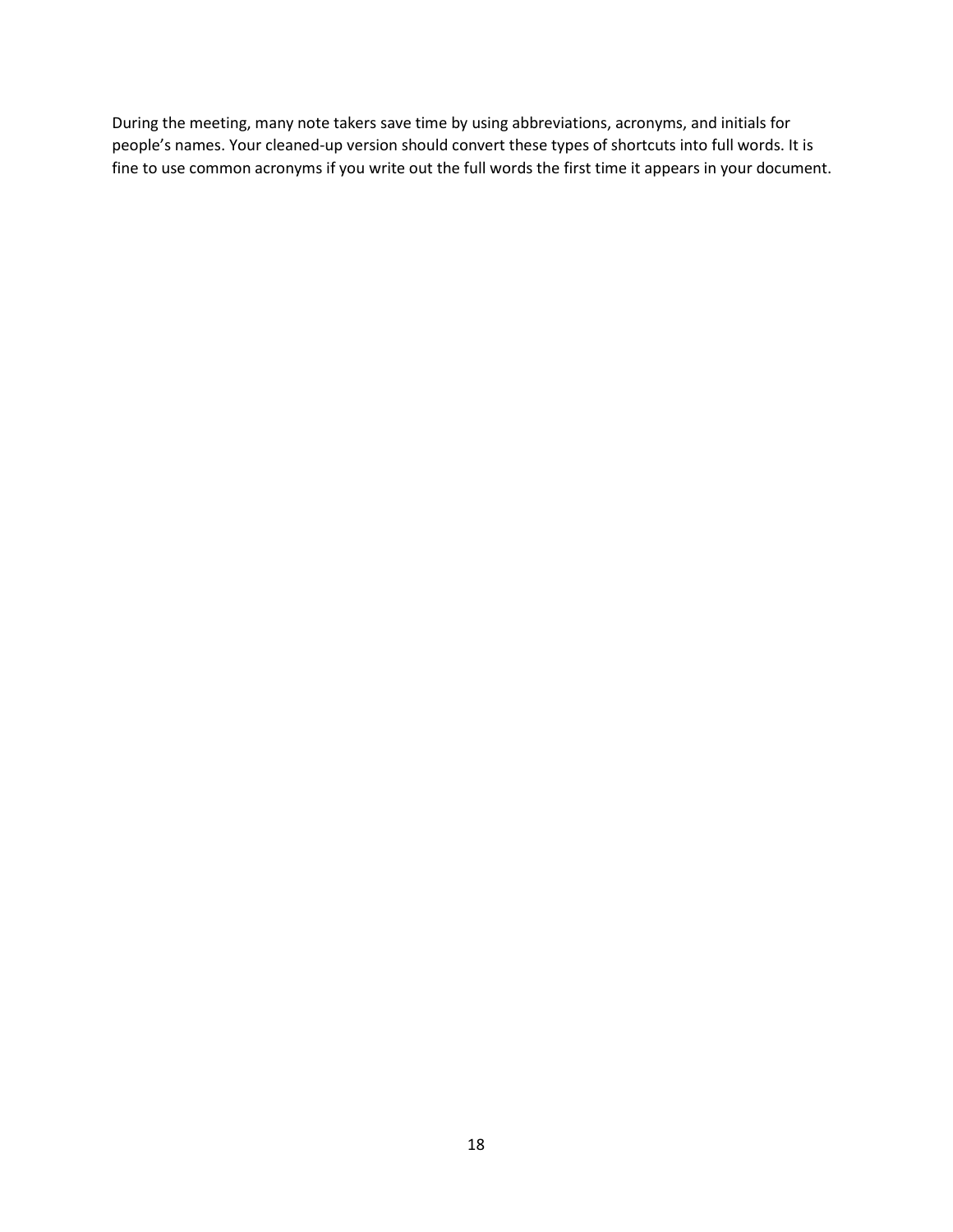## Notes Templates

The following pages are template for taking notes on each of the discussion topics. **For Science and Workforce Capacity, there are different discussion questions and therefore different templates for partners and employees.** For Cross-Boundary Partnerships, Markets & Industry, and Outcome-Based Prioritization, you may use the same template whether your discussion is with partners or employees.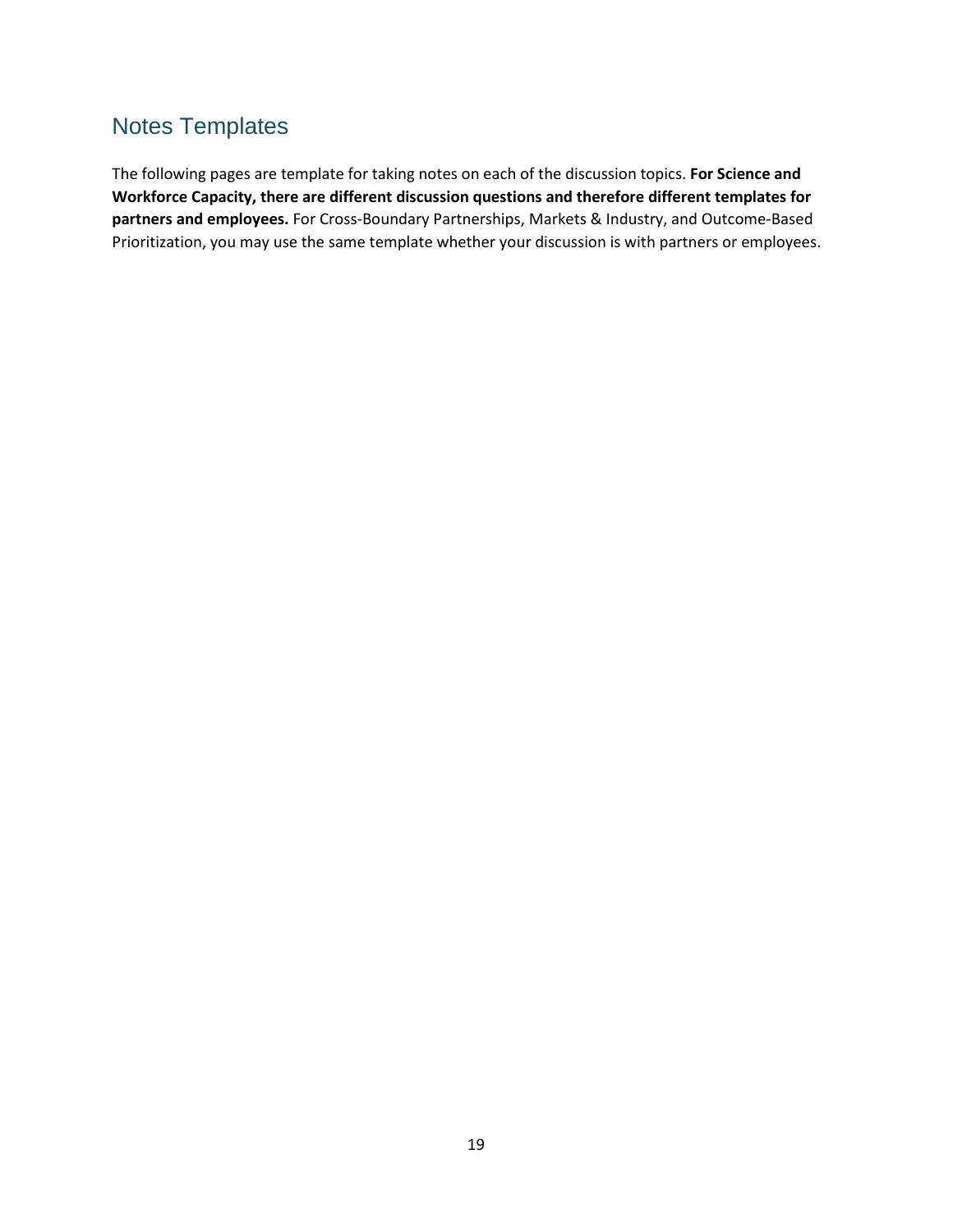## **Science Supporting Wildfire Risk Reduction: Discussion with Partners [ADD MEETING NAME AND DATE]**

Topics may cover best available science, application of Traditional Ecological Knowledge, use and sharing of data, challenges and successes of technology.

- **1. Is science being used effectively to inform fuels and fire risk reduction? Why or why not? What do you see as current gaps and information needs in the science on fuels and fire risk reduction? (for instance, local fire history maps to inform treatments, smoke emissions and prescribed fire, best practices related to streams and fuels work, wildlife mitigations, etc.)?**
- **2. Have you seen successful examples of projects that have incorporated Indigenous and/or Traditional Ecological Knowledge? What made them successful? How might we build on those successes?**
- **3. From your experience, what have you observed about information sharing across communities, agencies, disciplines, and scales (local, regional, national)? What does success look like?**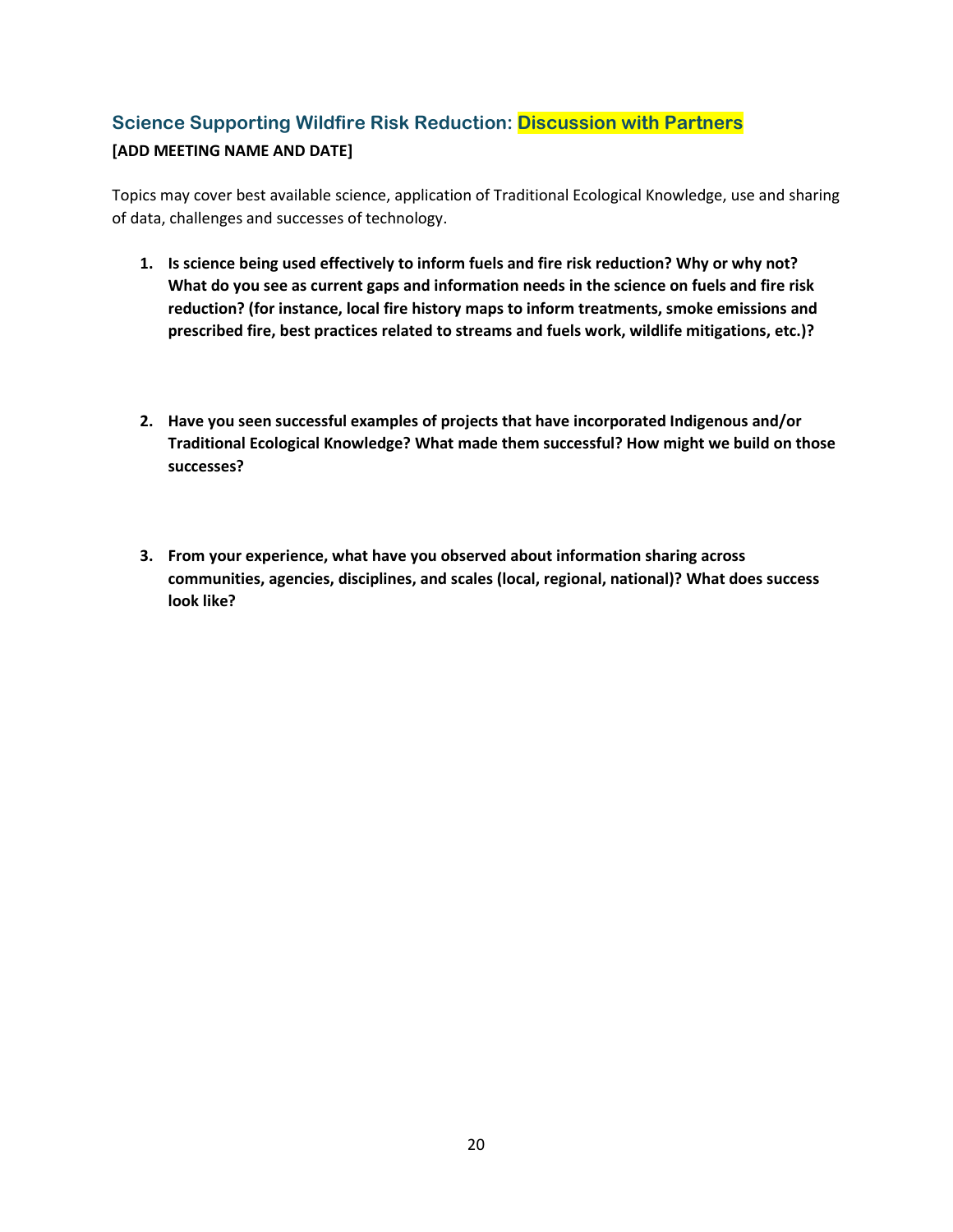## **Science Supporting Wildfire Risk Reduction: Discussion with Employees [ADD MEETING NAME AND DATE]**

Topics may cover best available science, application of Traditional Ecological Knowledge, use and sharing of data, challenges and successes of technology.

- **1. Is science being used effectively to inform fuels and fire risk reduction? Why or why not? What do you see as current gaps and information needs in the science on fuels and fire risk reduction? (for instance, local fire history maps to inform treatments, smoke emissions and prescribed fire, best practices related to streams and fuels work, wildlife mitigations, etc.)?**
- **2. Have you seen successful examples of projects that have incorporated Indigenous and/or Traditional Ecological Knowledge? What made them successful? How might we build on those successes?**
- **3. From your experience, what have you observed about information sharing across communities, agencies, disciplines, and scales (local, regional, national)? What does success look like?**
- **4. How do staff stay abreast of the best available science? What would make it easier for you to engage in and stay abreast of new science? What types of science products do you rely on for this work (e.g. journal articles, GTRs, briefs, webinars, other)?**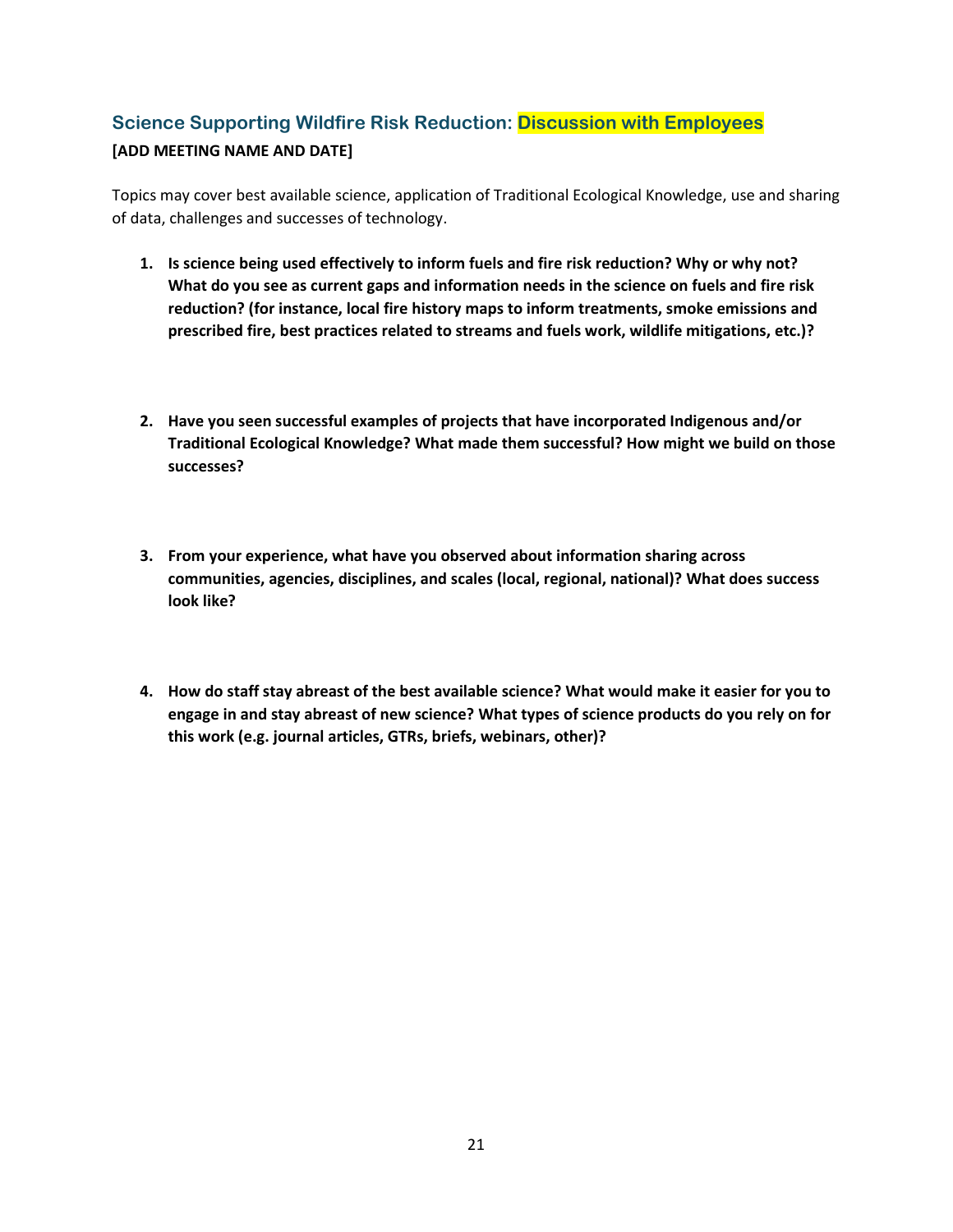### **Cross Boundary Partnerships**

#### **[ADD MEETING NAME AND DATE]**

Will explore the work of coalitions, levels of support, partnerships.

- **1. What are examples of successful cross-boundary partnership tools and approaches that we should build on? Where are the gaps?**
- **2. In your experience, what are the barriers (financial, technical, capacity) to engaging underserved communities in cross-boundary planning or management implementation? What resources are needed to increase engagement and inclusion of these communities?**
- **3. In many states, the Forest Service is working closely with tribal, local, and state governments and partners to move forward on Shared Stewardship. How can the 10-year plan build on the foundation of Shared Stewardship or other regional/national efforts to advance forest resilience at larger scales?**
- **4. What process or policy barriers to cross-boundary partnerships have you encountered that could impede progress in addressing forest resiliency and wildfire risk?**
- **5. If you were in charge, what would be the first action you would take regarding cross-boundary partnerships to most effectively address forest resiliency and fire risk?**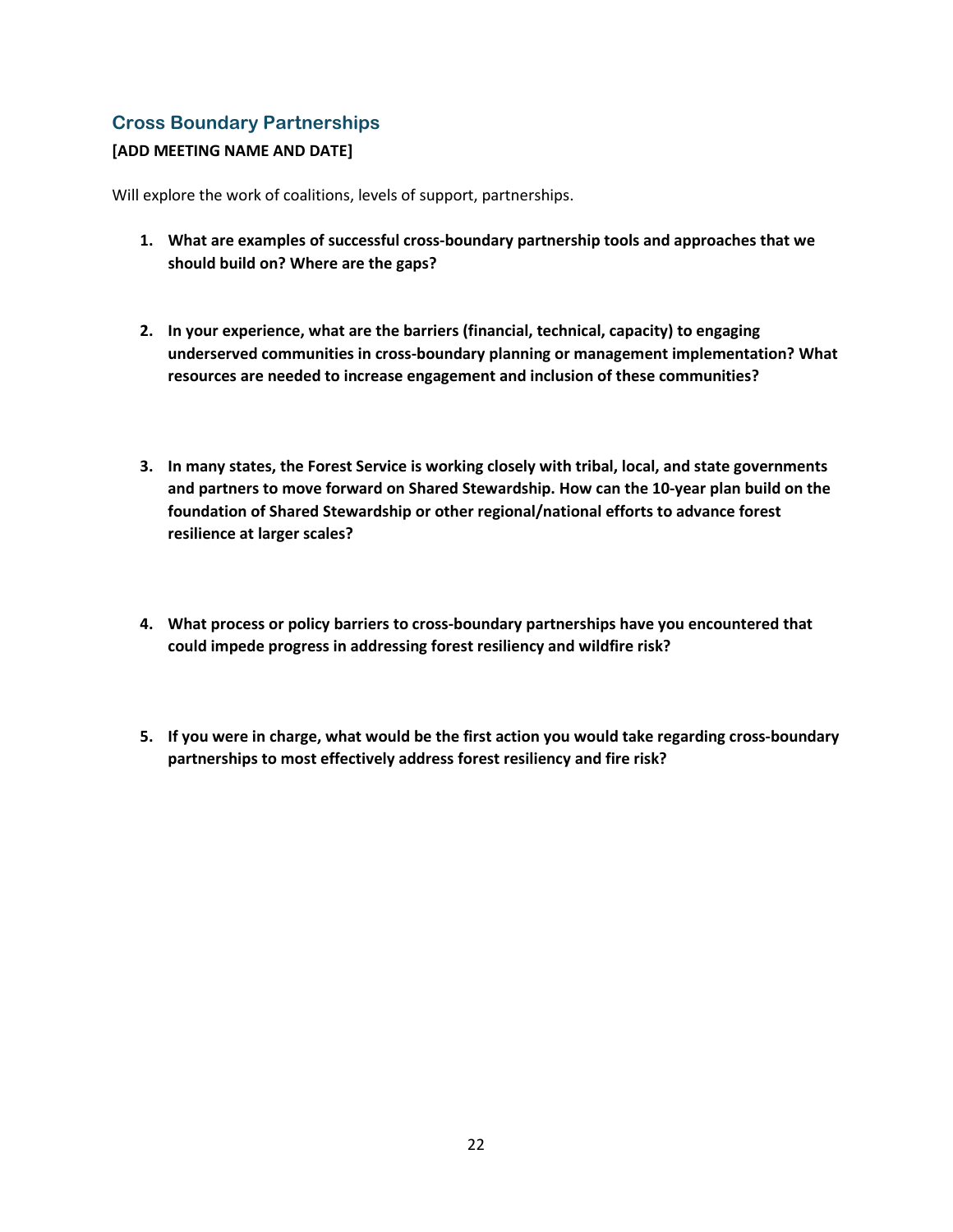### **Workforce Capacity: Discussion with Partners**

#### **[ADD MEETING NAME AND DATE]**

Will explore what it means to build and sustain an inclusive workforce, ways to work together, coordination (internal and external):

- **1. What are key workforce skills and knowledge that are needed for fuels reduction work within your industry/agency/organization? (If there is time/interest can discuss what is needed from the agency).**
- **2. How might we ensure our workforce is well-positioned to engage and support underserved and socially vulnerable communities (including tribal communities) as we implement the 10- Year Wildfire Crisis Strategy?**
- **3. Where does your industry/agency/organization fit in this discussion of capacity? What major constraints are you facing around workforce capacity (numbers, training, skills, support, interest)? How is your industry/agency/organization working to overcome those constraints? Are there existing training and workforce development programs you are leveraging?**
- **4. How can the Forest Service help to address these capacity constraints? Where does the agency need to focus in order to be helpful in this fuels reduction work?**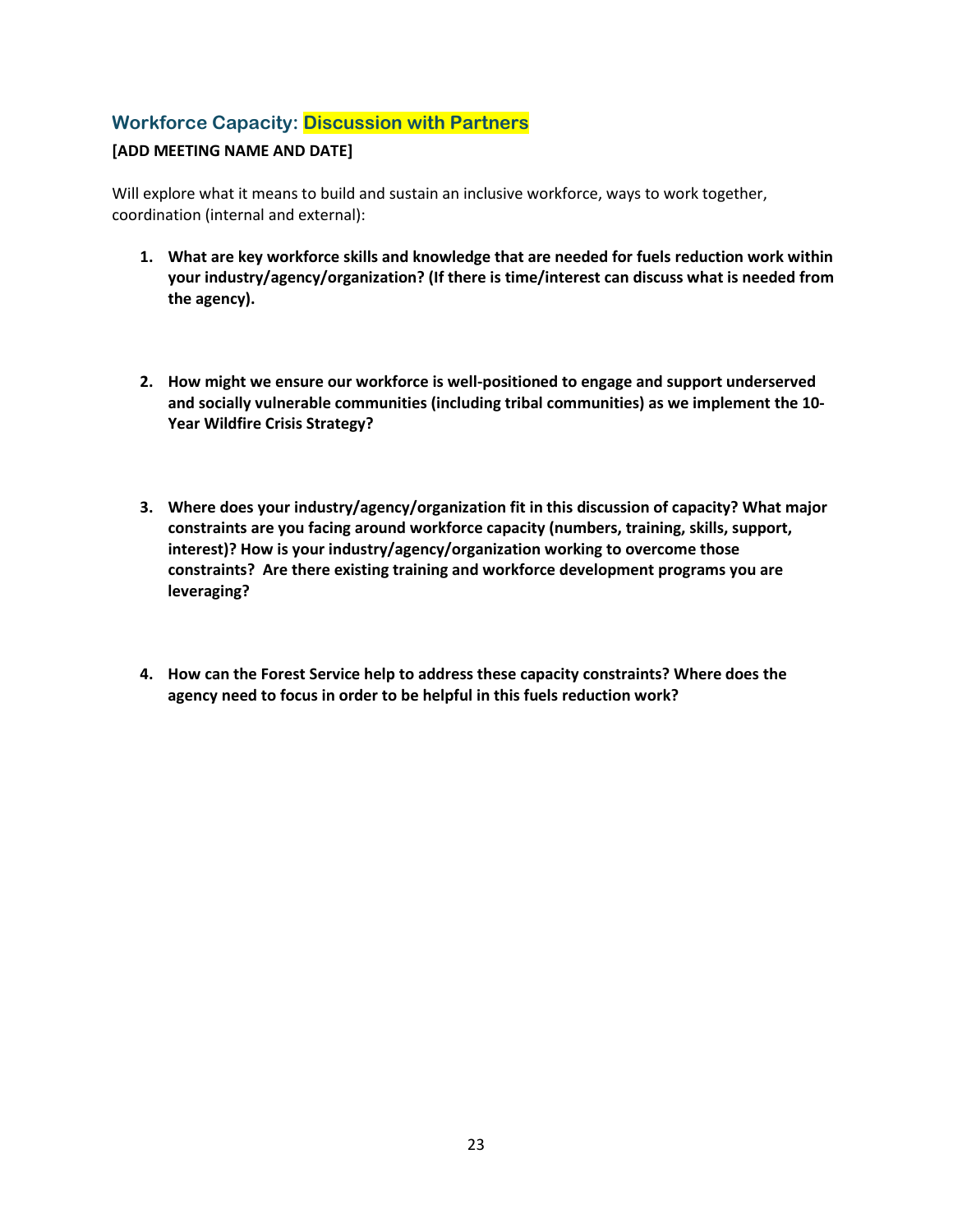### **Workforce Capacity: Discussion with Employees**

#### **[ADD MEETING NAME AND DATE]**

Will explore what it means to build and sustain an inclusive workforce, ways to work together, coordination (internal and external):

- **1. What key workforce skills and knowledge are needed for fuels reduction work within the Forest Service? (If there is time/interest can discuss what is needed from partners).**
- **2. How might we ensure our workforce is well-positioned to engage and support underserved and socially vulnerable communities (including tribal communities) as we implement the 10- Year Wildfire Crisis Strategy?**
- **3. What are the major constraints around Forest Service workforce capacity (numbers, training, skills, support, interest)? How is your Forest/Region/Unit working to overcome these constraints? Are there existing training and workforce development programs we should leverage?**
- **4. What tools can the agency use to help address these capacity constraints? (Examples may include use of the Enterprise model to bring in additional capacity as needed or using a surge capacity workforce model to expand the Forest Service workforce in response to the wildland fire crisis).**
- **5. What are the benefits and drawbacks to mobilizing the wildland fire suppression workforce to help address issues of capacity around fuels reduction work? Should we mobilize this workforce?**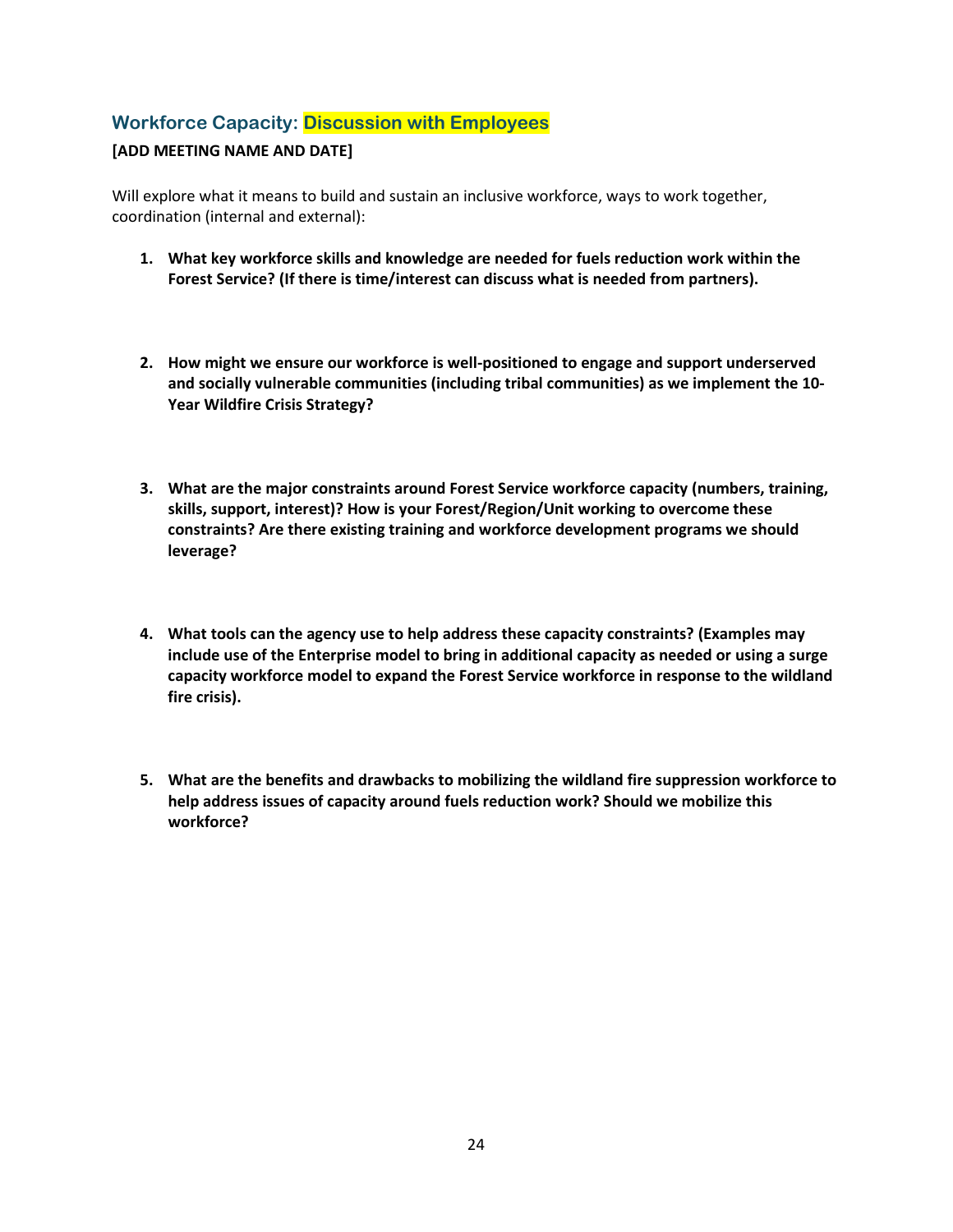### **Markets & Industry**

#### **[ADD MEETING NAME AND DATE]**

Will explore current market capacity and room for innovation.

- **1. How robust are forest markets and processing infrastructure in your area? (Think traditional, small-diameter, non-traditional forest products, and wood innovation like biochar and nanotech.)**
- **2. What are the challenges to healthy traditional and innovative forest products markets in your area? How can we overcome these challenges?**
- **3. What opportunities are there to expand market potential and access to these markets in tribal and underserved communities? What would be critical to making these efforts successful?**
- **4. How might the Forest Service and partner agencies/industries/organizations work together to grow markets and market potential? Who needs to be a part of this conversation that may not traditionally have been involved?**